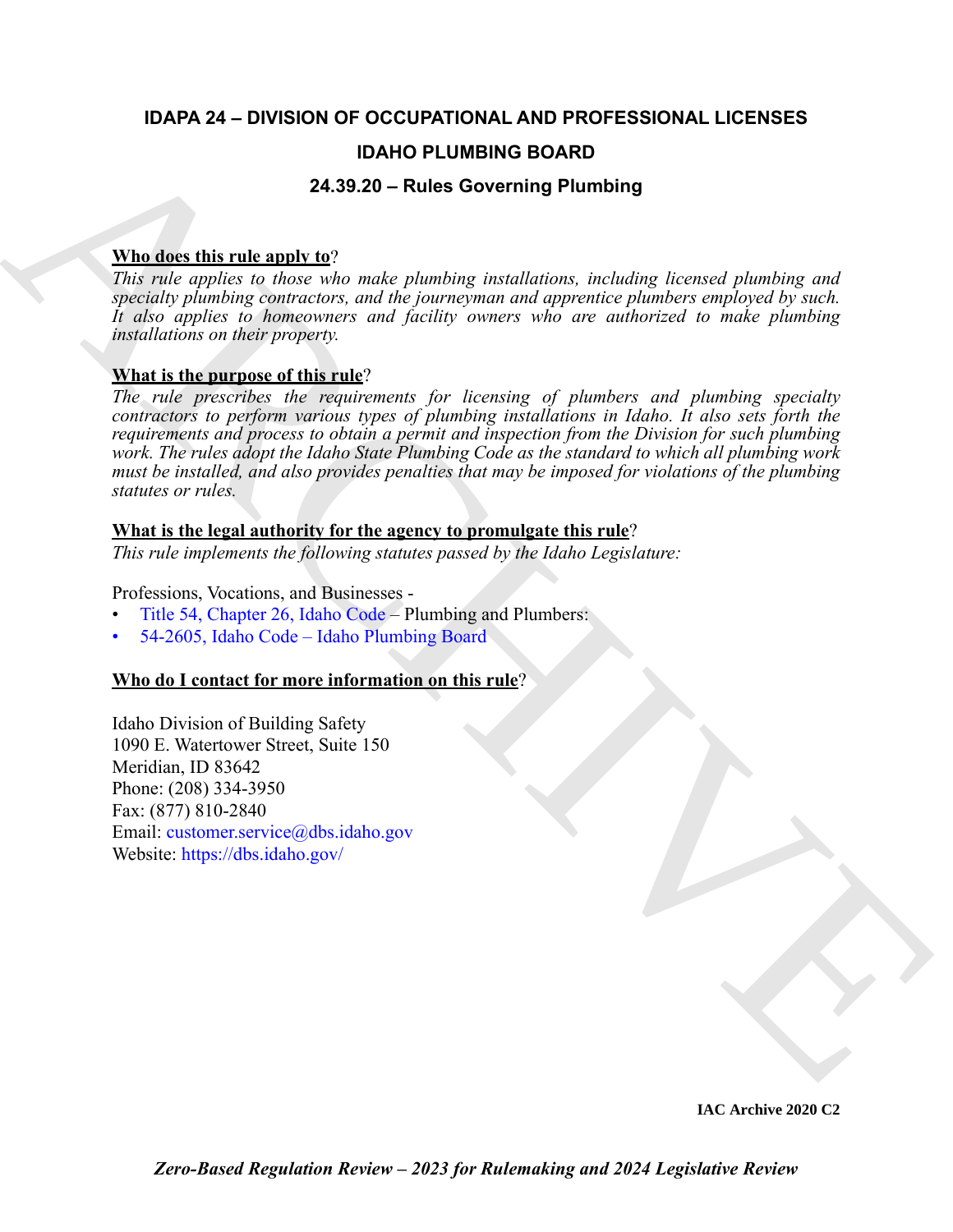# **Table of Contents**

| 24.39.20 - Rules Governing Plumbing                                             |  |
|---------------------------------------------------------------------------------|--|
|                                                                                 |  |
|                                                                                 |  |
|                                                                                 |  |
|                                                                                 |  |
|                                                                                 |  |
|                                                                                 |  |
| SUBCHAPTER A - PLUMBING PERMITS, FEE SCHEDULE, AND SAFETY<br><b>INSPECTIONS</b> |  |
|                                                                                 |  |
|                                                                                 |  |
|                                                                                 |  |
|                                                                                 |  |
| <b>SUBCHAPTER B - PLUMBING SAFETY LICENSING</b>                                 |  |
|                                                                                 |  |
|                                                                                 |  |
|                                                                                 |  |
|                                                                                 |  |
|                                                                                 |  |
|                                                                                 |  |
| 207. Certificates Of Competency - Issuance, Renewal, Expiration,                |  |
|                                                                                 |  |
|                                                                                 |  |
|                                                                                 |  |
| <b>SUBCHAPTER C - IDAHO STATE PLUMBING CODE</b>                                 |  |
| 301. Adoption And Incorporation By Reference Of The Idaho State                 |  |
|                                                                                 |  |
|                                                                                 |  |
| <b>SUBCHAPTER D - CIVIL PENALTIES</b>                                           |  |
|                                                                                 |  |
|                                                                                 |  |
|                                                                                 |  |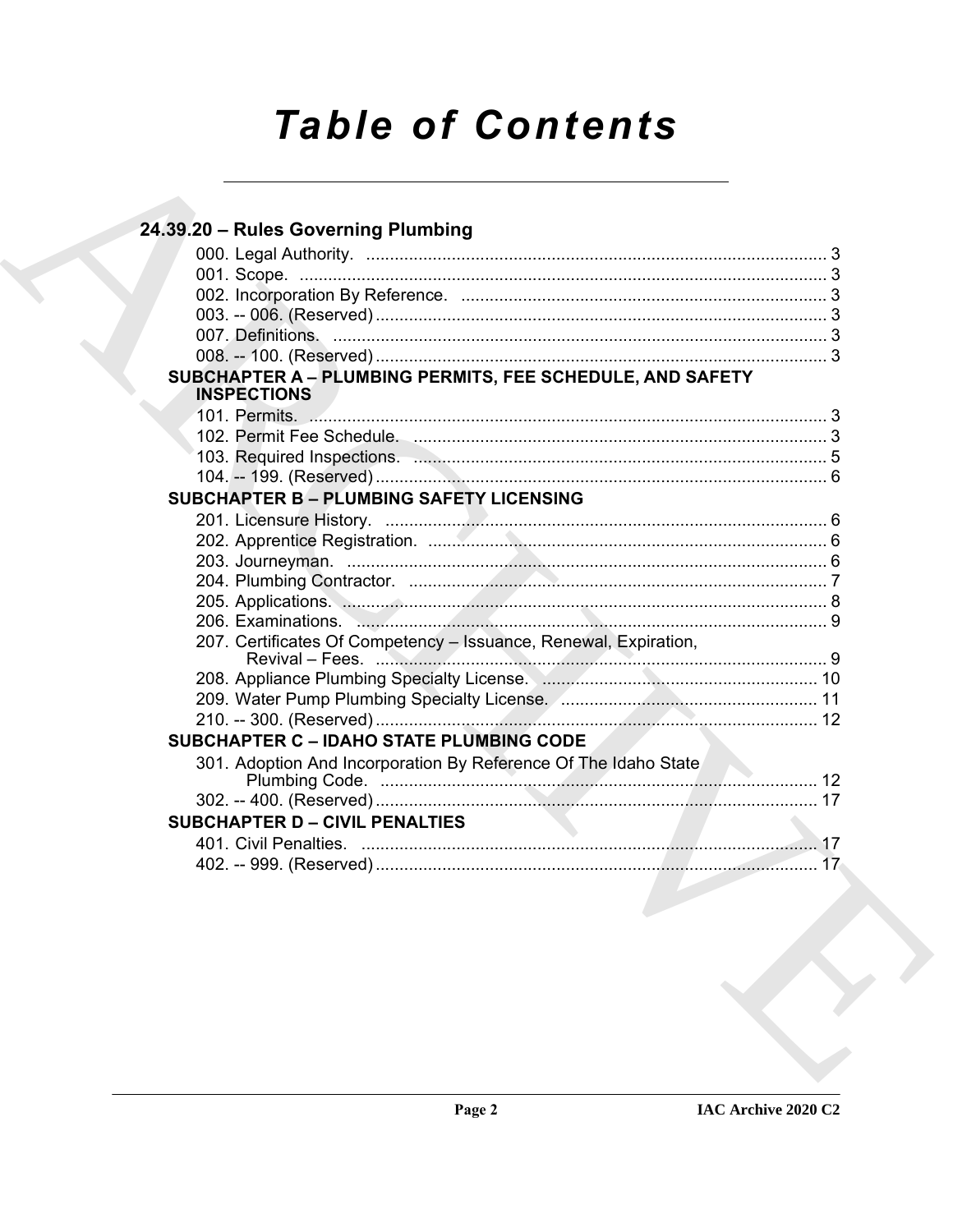#### **24.39.20 – RULES GOVERNING PLUMBING**

#### <span id="page-2-13"></span><span id="page-2-1"></span><span id="page-2-0"></span>**000. LEGAL AUTHORITY.**

The rules are promulgated pursuant to Sections 54-2605(1) and 54-2606(3), Idaho Code. (7-1-21)T

#### <span id="page-2-22"></span><span id="page-2-2"></span>**001. SCOPE.**

The rules prescribe criteria for plumbing permits, fee schedules for plumbing permits, inspections of plumbing installations, the issuance of licenses for plumbing installation, adoption and amendment of the Idaho State Plumbing Code, and civil penalties. (7-1-21) T

#### <span id="page-2-12"></span><span id="page-2-3"></span>**002. INCORPORATION BY REFERENCE.**

The Idaho State Plumbing Code, 2017 Edition, is incorporated by reference into these rules as further specified in Rule 301. (7-1-21)T

#### <span id="page-2-4"></span>**003. -- 006. (RESERVED)**

#### <span id="page-2-10"></span><span id="page-2-5"></span>**007. DEFINITIONS.**

<span id="page-2-11"></span>**01.** Fixture. Any water using or waste producing unit attached to the plumbing system, and includes water treatment equipment, solar systems, sprinkler systems, hot tubs and spas. (7-1-21) sewers, water treatment equipment, solar systems, sprinkler systems, hot tubs and spas.

#### <span id="page-2-7"></span><span id="page-2-6"></span>**008. -- 100. (RESERVED)**

### <span id="page-2-20"></span><span id="page-2-16"></span>**SUBCHAPTER A – PLUMBING PERMITS, FEE SCHEDULE, AND SAFETY INSPECTIONS (Rule 101 through 103)**

#### <span id="page-2-8"></span>**101. PERMITS.**

**01. Plumbing Contractors**. Permits will be furnished to licensed plumbing contractors upon request. Permit serial numbers must be registered in the name of the plumbing contractor and are transferable only as provided herein these rules. (7-1-21)T

<span id="page-2-19"></span>**02. Home Owners**. Home owners making plumbing installations on their own premises under the provisions of Section 54-2602, Idaho Code, must secure a plumbing permit by making application to the Division as provided by Section 54-2620, Idaho Code. (7-1-21)T

<span id="page-2-17"></span>**03. Commercial, Industrial and Others**. The application form must be properly completed, and returned to the Division together with a verified copy of bid acceptance and the proper permit fee as hereinafter provided. Persons, companies, firms, associations, or corporations making plumbing installations, other than on their own property, must be licensed as a contractor by the state of Idaho as provided by Section 54-2610, Idaho Code.

 $(7-1-21)T$ 

<span id="page-2-21"></span><span id="page-2-18"></span>**04. Expiration of Permit**. Every permit expires and becomes null and void if the work authorized by such permit is not commenced within one hundred twenty (120) days from the date of permit issuance, or if work authorized by such permit is suspended or abandoned at any time after work is commenced for a period of one hundred twenty (120) days. Before such work can be recommenced, a new permit must first be obtained, and the fee is one-half (1/2) the amount of a new permit for such work; provided, no changes have been made, or will be made in the original plans and specifications for such work; and provided further, that such suspension or abandonment has not exceeded one (1) year. All plumbing fixtures must be listed on the application for permit. (7-1-21) not exceeded one (1) year. All plumbing fixtures must be listed on the application for permit.

The Archive promulties of the Society S1-2003(1) and 54-2008(3), halos Core.<br>
10.1. SCOPE,<br>
10.1. SCOPE and the Society of priorities of the S1-2008 (1, b) decreases the simulation of the S1-2012<br>
11. Decrease of the S1-2 **05. Transferring a Permit**. A plumbing permit may be transferred to another eligible party if such party provides to the Division written authorization signed and notarized by the original permit holder consenting to the transfer itself, as well as assignment of all responsibilities and conditions incorporated into the original permit issuance. A permit may be transferred to the owner of the property on which the plumbing work is to be performed and for which the permit was issued, or such owner's designated legal agent in cases where the property owner has terminated their legal relationship with the plumbing contractor who originally obtained the permit. An administrative fee in the amount of forty-five dollars (\$45) for the transfer of a permit will be assessed by the Division.  $(7-1-21)T$ Division. (7-1-21)T

#### <span id="page-2-9"></span>**102. PERMIT FEE SCHEDULE.**

<span id="page-2-15"></span><span id="page-2-14"></span>**01.** New Residential. Includes all buildings with plumbing systems being constructed on each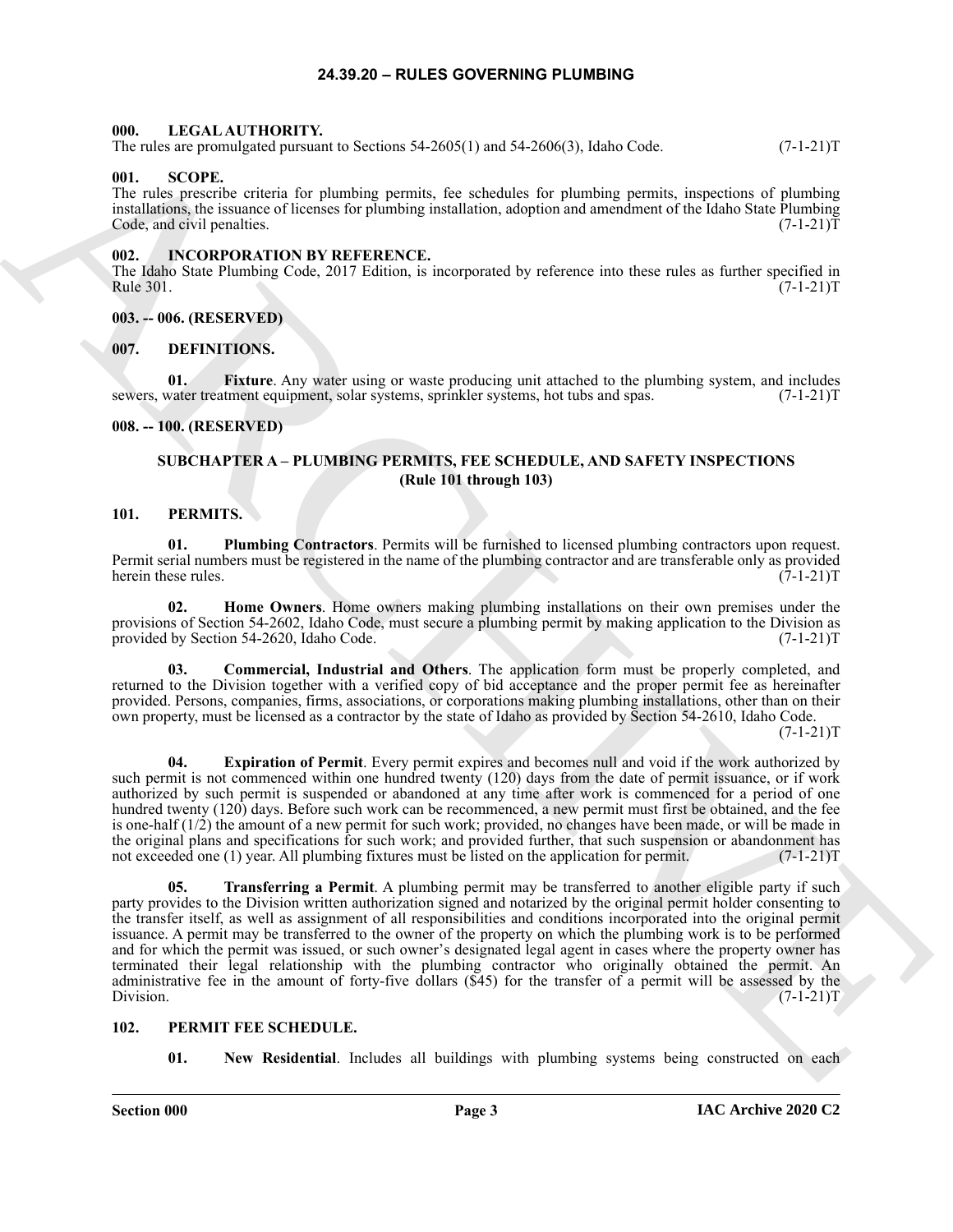#### *IDAHO ADMINISTRATIVE CODE IDAPA 24.39.20 DOPL – Idaho Plumbing Board Rules Governing Plumbing*

| <b>One-Family Dwelling</b> |  |                                                                                |  |  |  |
|----------------------------|--|--------------------------------------------------------------------------------|--|--|--|
| <b>Square Feet</b>         |  | Fee                                                                            |  |  |  |
| Up to $1,500 -$            |  | \$130                                                                          |  |  |  |
| 1,501 to 2,500             |  | \$195                                                                          |  |  |  |
| 2,501 to 3,500             |  | \$260                                                                          |  |  |  |
| 3,501 to 4,500             |  | \$325                                                                          |  |  |  |
| Over 4,500                 |  | \$325 plus \$65 for each<br>additional 1,000 square<br>feet or portion thereof |  |  |  |

<span id="page-3-0"></span>

| Two- or Multi-Family Dwelling |  |                                        |  |  |  |
|-------------------------------|--|----------------------------------------|--|--|--|
| <b>Dwelling</b><br>Fee        |  |                                        |  |  |  |
| Two-family dwelling           |  | \$260                                  |  |  |  |
| Multi-family dwelling         |  | 130 per Building plus<br>\$65 per Unit |  |  |  |

|                                                   |                                                                                                    | <b>One-Family Dwelling</b>                                                     |             |
|---------------------------------------------------|----------------------------------------------------------------------------------------------------|--------------------------------------------------------------------------------|-------------|
|                                                   | <b>Square Feet</b>                                                                                 | Fee                                                                            |             |
|                                                   | Up to 1,500                                                                                        | \$130<br>$\overline{\phantom{a}}$                                              |             |
|                                                   | 1,501 to 2,500                                                                                     | \$195                                                                          |             |
|                                                   | 2,501 to 3,500                                                                                     | \$260<br>$\overline{\phantom{a}}$                                              |             |
|                                                   | 3,501 to 4,500                                                                                     | \$325                                                                          |             |
|                                                   | Over 4,500                                                                                         | \$325 plus \$65 for each<br>additional 1,000 square<br>feet or portion thereof |             |
|                                                   |                                                                                                    |                                                                                |             |
|                                                   |                                                                                                    | Two- or Multi-Family Dwelling                                                  |             |
|                                                   | <b>Dwelling</b>                                                                                    | Fee                                                                            |             |
|                                                   | Two-family dwelling                                                                                | \$260<br>$\blacksquare$                                                        |             |
|                                                   | Multi-family dwelling                                                                              | 130 per Building plus<br>\$65 per Unit                                         |             |
|                                                   |                                                                                                    |                                                                                | $(7-1-21)T$ |
|                                                   |                                                                                                    |                                                                                |             |
|                                                   | <b>Type</b>                                                                                        | Fee                                                                            |             |
| Existing residential                              |                                                                                                    | \$65 per inspection plus \$10 for each<br>additional fixture                   |             |
| Requested inspection                              |                                                                                                    | \$65 per hour or portion thereof plus<br>costs of out-of-state travel          |             |
| Technical service                                 |                                                                                                    |                                                                                |             |
| Plan check                                        |                                                                                                    | \$65 per hour or portion thereof                                               |             |
| park                                              | Mobile home, manufactured home, or recreational vehicle                                            |                                                                                |             |
| Sewer or water service line - nonresidential (new | construction, installations, and replacements)                                                     | Calculated under Subsection 102.03 of these rules                              |             |
| Reclaimed water system                            |                                                                                                    |                                                                                |             |
| Lawn sprinkler system - nonresidential            |                                                                                                    |                                                                                |             |
| Lawn sprinkler system - residential               |                                                                                                    |                                                                                |             |
|                                                   | Sewer or water service line - residential (new construc-<br>tion, installations, and replacements) | \$65 per inspection                                                            |             |
| Mobile or manufactured home                       |                                                                                                    |                                                                                |             |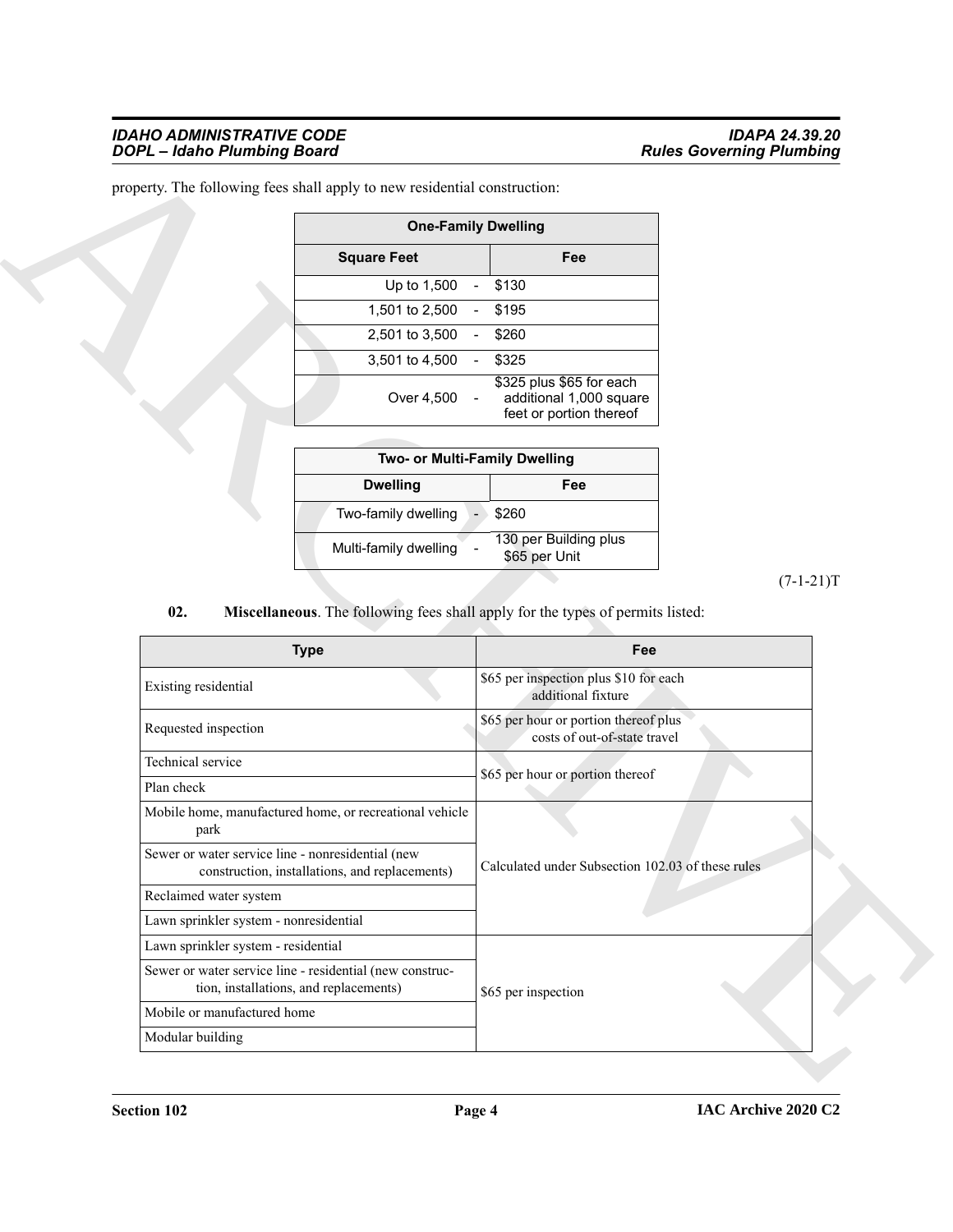|                                                                                                           | <b>Type</b>                                                                                                                          | Fee                                                                                                                                                                                                                                                                                                                                                                                                                                                                                                                                                                                 |                                                                                                       |
|-----------------------------------------------------------------------------------------------------------|--------------------------------------------------------------------------------------------------------------------------------------|-------------------------------------------------------------------------------------------------------------------------------------------------------------------------------------------------------------------------------------------------------------------------------------------------------------------------------------------------------------------------------------------------------------------------------------------------------------------------------------------------------------------------------------------------------------------------------------|-------------------------------------------------------------------------------------------------------|
| Existing residential                                                                                      |                                                                                                                                      | \$65 per inspection plus \$10 for each<br>additional fixture                                                                                                                                                                                                                                                                                                                                                                                                                                                                                                                        |                                                                                                       |
|                                                                                                           | Multipurpose residential fire sprinkler                                                                                              | \$65 or \$4 per fire sprinkler head,<br>whichever is greater                                                                                                                                                                                                                                                                                                                                                                                                                                                                                                                        |                                                                                                       |
| Gray water system                                                                                         |                                                                                                                                      | \$130 per inspection                                                                                                                                                                                                                                                                                                                                                                                                                                                                                                                                                                |                                                                                                       |
| 03.<br>must be listed on the permit.                                                                      |                                                                                                                                      | Other Installations Including Industrial and Commercial. The fees listed in this Subsection<br>shall apply to plumbing installations in this schedule that refer to this Subsection and installations not specifically<br>mentioned elsewhere in this schedule. The plumbing system cost shall be the cost to the owner of labor charges and<br>other costs incurred to complete the installation of plumbing equipment and materials installed as part of the<br>plumbing system. All fees calculated under this Subsection must be based on the total plumbing system cost, which | $(7-1-21)T$                                                                                           |
|                                                                                                           | Fee<br><b>Plumbing System Cost</b>                                                                                                   |                                                                                                                                                                                                                                                                                                                                                                                                                                                                                                                                                                                     |                                                                                                       |
|                                                                                                           | Up to \$10,000                                                                                                                       | \$60 plus 2% of plumbing system cost                                                                                                                                                                                                                                                                                                                                                                                                                                                                                                                                                |                                                                                                       |
|                                                                                                           | \$10,000 to \$100,000                                                                                                                | \$260 plus 1% of plumbing system cost exceeding \$10,000                                                                                                                                                                                                                                                                                                                                                                                                                                                                                                                            |                                                                                                       |
|                                                                                                           | Over \$100,000                                                                                                                       | \$1,160 plus.5% of plumbing system cost exceeding \$100,000                                                                                                                                                                                                                                                                                                                                                                                                                                                                                                                         |                                                                                                       |
| 04.                                                                                                       |                                                                                                                                      | Additional Fees. A fee of sixty-five dollars (\$65) per hour or portion thereof shall apply to trips to<br>inspect when the permit holder has given notice to the Division of Building Safety that the work is ready for                                                                                                                                                                                                                                                                                                                                                            |                                                                                                       |
| a.<br>$\mathbf{b}$ .<br>c.<br>d.                                                                          | If the permit holder has not accurately identified the work location;<br>If the inspector cannot gain access to make the inspection; | Corrections required by the inspector as a result of the permit holder improperly responding to a<br>When corrections have not been made in the prescribed time, unless an extension has been                                                                                                                                                                                                                                                                                                                                                                                       |                                                                                                       |
| 05.                                                                                                       |                                                                                                                                      | No Permit. Failure to purchase a permit before commencing work may result in the assessment of                                                                                                                                                                                                                                                                                                                                                                                                                                                                                      | $(7-1-21)T$<br>$(7-1-21)T$<br>$(7-1-21)T$<br>$(7-1-21)T$<br>$(7-1-21)T$<br>$(7-1-21)T$<br>$(7-1-21)T$ |
|                                                                                                           | <b>REQUIRED INSPECTIONS.</b>                                                                                                         |                                                                                                                                                                                                                                                                                                                                                                                                                                                                                                                                                                                     |                                                                                                       |
| 01.                                                                                                       | A tag will be attached in a prominent location, preferably to a vertical riser.                                                      | Ground Work Inspection Tags. For ground work to be covered, with acceptance by the inspector.                                                                                                                                                                                                                                                                                                                                                                                                                                                                                       |                                                                                                       |
| inspection and it is not;<br>corrective notice.<br>requested and granted.<br>a double fee.<br>103.<br>02. | inspector. A tag will be placed in a prominent location.                                                                             | <b>Rough-In Inspection Tags.</b> For rough-in, prior to covering or concealing, with acceptance by the                                                                                                                                                                                                                                                                                                                                                                                                                                                                              |                                                                                                       |
| 03.                                                                                                       | complete and conforms to the requirements of the code.                                                                               | Final Inspection Tags. For final, attached when the plumbing as specified on the permit is                                                                                                                                                                                                                                                                                                                                                                                                                                                                                          | $(7-1-21)T$<br>$(7-1-21)T$<br>$(7-1-21)T$                                                             |

 $(7-1-21)T$ 

<span id="page-4-3"></span>

| <b>Plumbing System Cost</b> | Fee                                                           |
|-----------------------------|---------------------------------------------------------------|
| Up to \$10,000              | - \$60 plus 2% of plumbing system cost                        |
| \$10,000 to \$100,000       | - \$260 plus 1% of plumbing system cost exceeding \$10,000    |
| Over \$100.000              | - \$1,160 plus.5% of plumbing system cost exceeding \$100,000 |

 $(7-1-21)T$ 

<span id="page-4-1"></span>

| а. |  | If the permit holder has not accurately identified the work location: | $(7-1-21)T$ |
|----|--|-----------------------------------------------------------------------|-------------|
|----|--|-----------------------------------------------------------------------|-------------|

### <span id="page-4-8"></span><span id="page-4-7"></span><span id="page-4-6"></span><span id="page-4-5"></span><span id="page-4-4"></span><span id="page-4-2"></span><span id="page-4-0"></span>**103. REQUIRED INSPECTIONS.**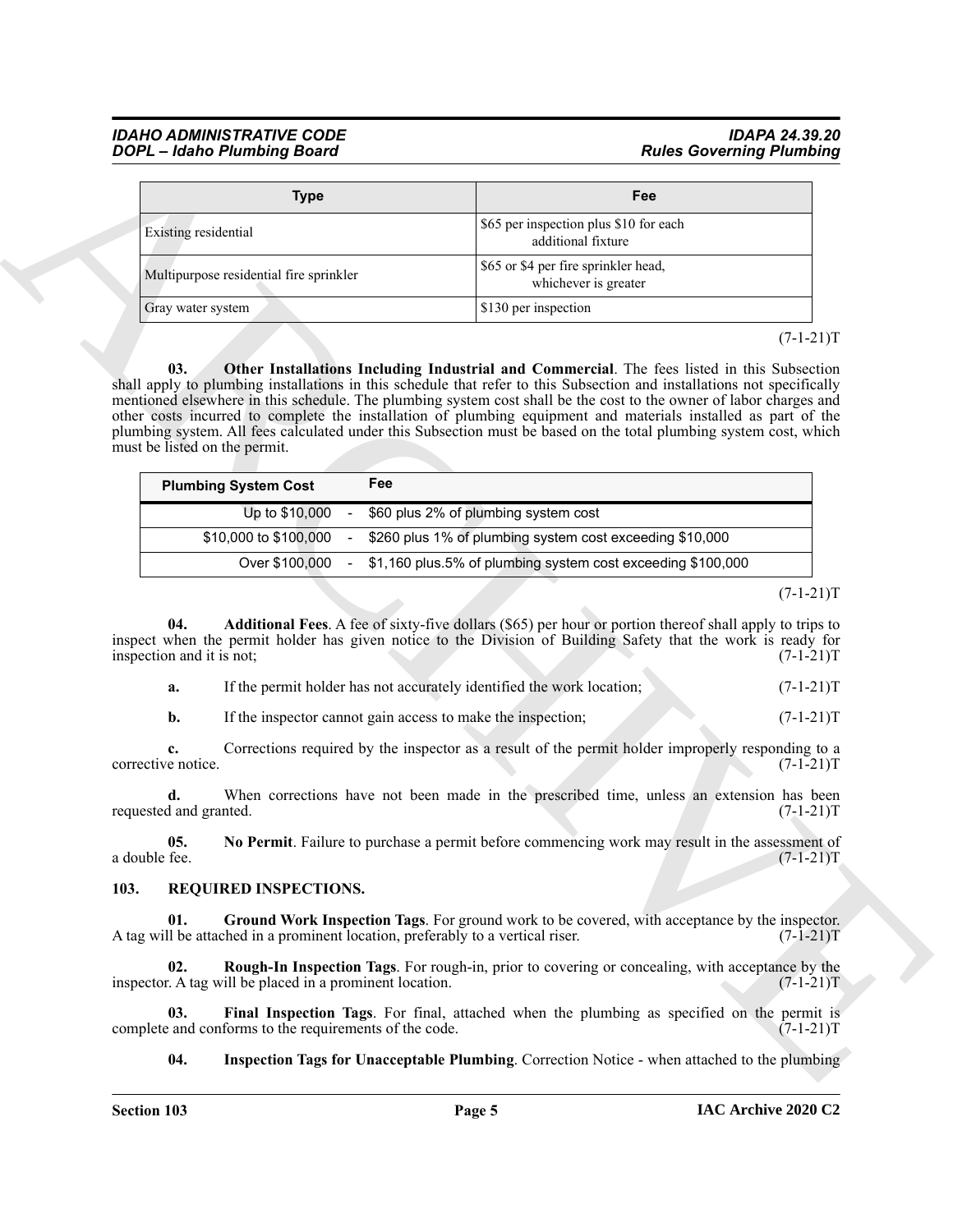system means that the plumbing is not acceptable and that corrections are required. A reinspection and reinspection<br>fee for such installations shall be required in accordance with this chapter. (7-1-21) fee for such installations shall be required in accordance with this chapter.

#### <span id="page-5-1"></span><span id="page-5-0"></span>**104. -- 199. (RESERVED)**

#### **SUBCHAPTER B – PLUMBING SAFETY LICENSING (Rule 201 through 210)**

<span id="page-5-11"></span><span id="page-5-2"></span>**201. LICENSURE HISTORY**. An applicant for any plumbing registration or certificate of competency who has been previously licensed as a journeyman or master plumber in any recognized jurisdiction is required upon application to the Division of Building Safety to disclose such licensure history and provide sufficient proof thereof. An applicant for any plumbing registration or certificate of competency who has been previously licensed as a journeyman or master plumber in any recognized jurisdiction will not be issued a plumbing apprentice registration. (7-1-21)T

#### <span id="page-5-5"></span><span id="page-5-3"></span>**202. APPRENTICE REGISTRATION.**

A person wishing to become a plumbing apprentice must register with the Division prior to going to work. The minimum age for any apprentice must be sixteen (16) years. No examination is required for such registration.

 $(7-1-21)T$ 

<span id="page-5-8"></span><span id="page-5-7"></span>**01. Work Requirements**. A plumbing apprentice must work at the trade under the constant on-the-job supervision of a journeyman and in the employ of a contractor for a total of four (4) years, defined as a minimum of eight thousand (8,000) hours work experience in order to be eligible for a journeyman certificate of competency.

 $(7-1-21)T$ 

Force Constraints and the set of the state of the state of the state of the state of the state of the state of the state of the state of the state of the state of the state of the state of the state of the state of the st **02. Schooling Requirements**. A plumbing apprentice must complete a Board-approved related course of instruction for four (4) years in order to be eligible for a journeyman certificate of competency. Unless prior approval has been granted by the Division the apprentice must complete the required course work sequentially: year one (1) must be completed prior to beginning year two (2); year two (2) must be completed prior to beginning year three (3); and year three (3) must be completed prior to beginning year four (4). A minimum of one hundred fortyfour (144) hours of classroom or other Idaho Plumbing Board-approved instruction time per school year is required. A grade average of seventy percent (70%) must be attained in these courses. Upon completion of apprenticeship schooling, the apprentice must obtain a certificate of completion, or a letter signed by the chairman of his apprenticeship committee, and attach the certificate or letter to his application for a journeyman license. (7-1-21)T

#### <span id="page-5-6"></span>**03.** Journeyman Examination. (7-1-21)T

**a.** Any plumbing apprentice who desires to take the written portion of the journeyman examination must complete an Idaho Plumbing Board approved related course of instruction for four (4) years as described in Subsection 202.02 of these rules prior to the date of the exam and provide a certificate of completion with the

application for examination. There is no minimum work requirement in order to be eligible to take the written portion of the plumbing journeyman examination. (7-1-21)T

**b.** Successful completion of the journeyman written examination does not eliminate the requirement to complete four (4) years of work experience, defined as eight thousand (8,000) hours, under the constant on-the-job supervision of a journeyman plumber or the practical portion of the examination in order to be issued a journeyman certificate of competency. Successful completion of the written plumbing journeyman examination notwithstanding, no journeyman certificate of competency will be issued until an apprentice successfully completes the practical portion for the examination and furnishes to the Division proof of satisfaction of the work requirements contained in Subsection 011.01 of these rules. Satisfaction of the work requirements contained in Subsection 202.01 of these rules is required before any individual is eligible to take the practical portion of the journeyman examination. (7-1-21)T

### <span id="page-5-9"></span><span id="page-5-4"></span>**203. JOURNEYMAN**.

<span id="page-5-10"></span>**01. Qualifications for Journeyman Plumber**. An applicant for a journeyman plumber's certificate of competency must have at least four (4) years' experience as an apprentice making plumbing installations under the constant on-the-job supervision of a qualified journeyman plumber, as provided by Section 54-2611, Idaho Code.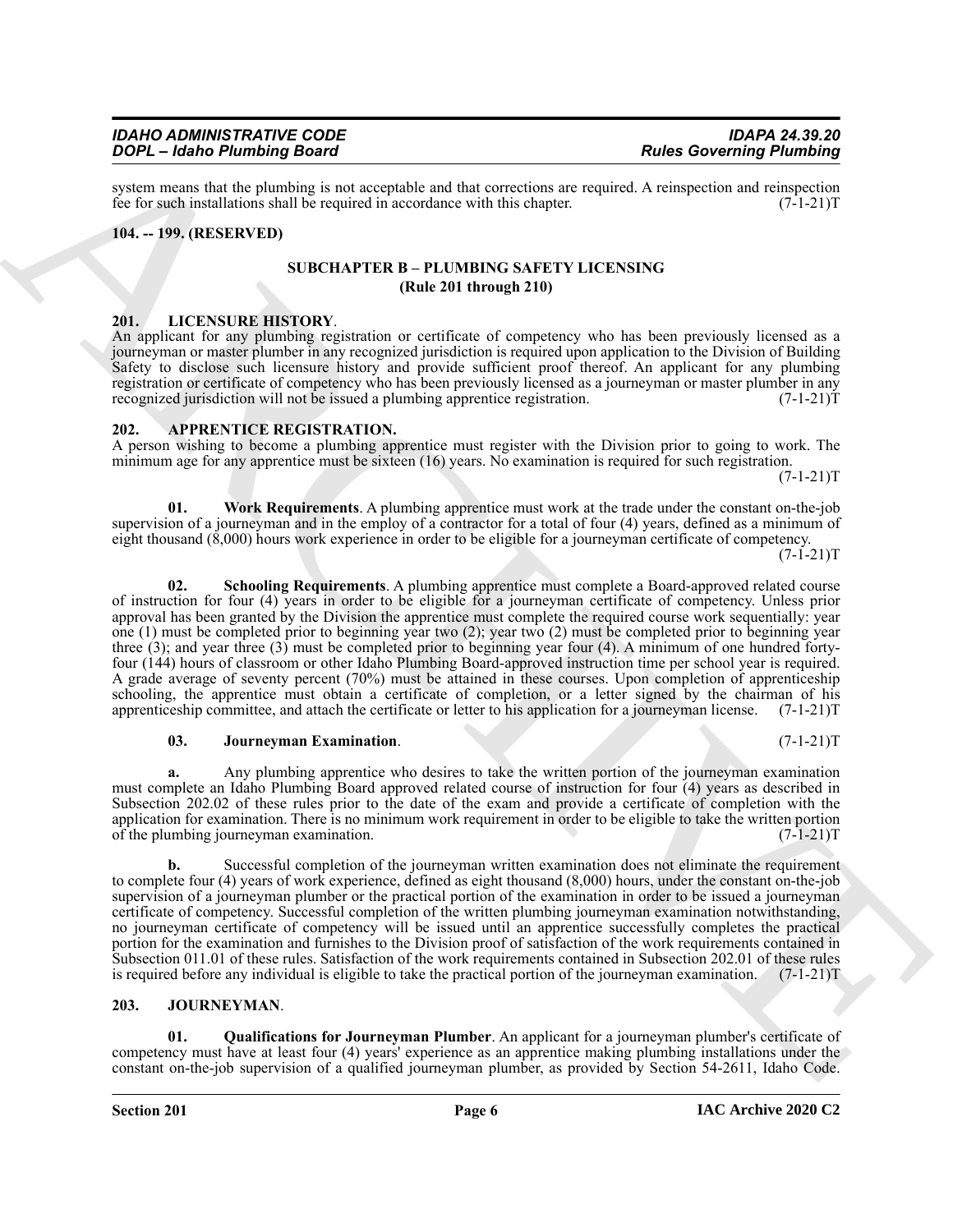**Section 204 Page 7**

Pipe fitting will not be accepted as qualifications for a journeyman plumber's certificate of competency. In order to obtain a journeyman certificate of competency, an individual must submit an application for examination and license. The application must be accompanied by proof the applicant has completed an approved course of instruction for four (4) years as provided in Subsection 202.02 of these rules. The journeyman examination may be taken by an individual who has successfully completed a Board-approved course of instruction for four (4) years as described in Subsection 202.03 of these rules. The examination fee is as prescribed by Section 54-2614, Idaho Code, and must accompany the application. (7-1-21)T

<span id="page-6-1"></span>**02. Examination**. The journeyman examination grade is based on answers to written questions and practical work performed on plumbing installations as determined by the Division after successful completion of the written examination. Time allowed for the written examination is four (4) hours. A passing grade is required on the written examination. The practical portion of the exam may be performed on a job in-progress or in a laboratory setting and must consist of work performed in either a residential or commercial application. The practical portion of the exam must pass with no violations. (7-1-21)T

#### <span id="page-6-2"></span>**03. Out-of-State Journeyman Applications**. (7-1-21)T

**a.** Exhibition of a license issued by another recognized jurisdiction may be accepted as proof of meeting the experience and schooling requirements listed in Subsections 203.01 and 203.02 of these rules. An application for a journeyman certificate of competency from an individual previously licensed as a journeyman in another jurisdiction recognized by the Idaho Plumbing Board must include satisfactory proof of licensure in such jurisdiction. The applicant must pay all applicable application and examination fees to the Division, and successfully complete the journeyman examination administered by the Division. (7-1-21) complete the journeyman examination administered by the Division.

**To**  $\vec{r} = \vec{r}$  **and**  $\vec{r} = \vec{r}$  **and**  $\vec{r} = \vec{r}$  **and**  $\vec{r} = \vec{r}$  **and**  $\vec{r} = \vec{r}$  **and**  $\vec{r} = \vec{r}$  **and**  $\vec{r} = \vec{r}$  **and**  $\vec{r} = \vec{r}$  **and**  $\vec{r} = \vec{r}$  **and**  $\vec{r} = \vec{r}$  **and**  $\vec{r} = \vec{r}$  **and**  $\vec{r} = \vec{r}$  **and b.** An application for a journeyman certificate of competency from an individual who has never been previously licensed as a journeyman in a jurisdiction recognized by the Board must include evidence that demonstrates that the applicant has four (4) years of plumbing work experience of a nature at least equivalent to that which a plumbing apprentice must perform in Idaho, as well as four (4) years of schooling equivalent to that which a plumbing apprentice must complete in Idaho. Alternatively, such an applicant may submit proof verifying eight (8) years, defined as a minimum of sixteen thousand (16,000) hours of plumbing work experience of a nature at least equivalent to that which a plumbing apprentice must perform in Idaho. Upon submission of sufficient proof of having completed such experience and schooling requirements, such applicant must also pay all applicable application and examination fees to the Division, and successfully complete the journeyman examination administered by the Division. (7-1-21)T Division. (7-1-21)T

# <span id="page-6-5"></span><span id="page-6-3"></span><span id="page-6-0"></span>**204. PLUMBING CONTRACTOR**.

*DOPL – Idaho Plumbing Board* 

**01. Qualifications for Plumbing Contractor**. A plumbing contractor must be certified as competent by the Idaho Plumbing Board and the administrator of the Division before he offers his service to the public. To obtain the certificate, he must first submit an acceptable application. The applicant must possess an active journeyman plumbing certificate of competency issued by the Division, a provable minimum of two and one-half (2 1/2) years' experience as a licensed journeyman plumber in the state of Idaho, as well as provide payment to the Division for all applicable application and examination fees, and successfully complete the contractor examination administered by the Division. The compliance bond required by Section 54-2606, Idaho Code, is be required to be on file with the Division upon successful completion of the examination. The examination fee is as prescribed by Section 54-2614, Idaho Code. (7-1-21) Section 54-2614, Idaho Code.

# <span id="page-6-4"></span>**02. Out-of-State Contractor Applications**. (7-1-21)T

**a.** An applicant for a contractor certificate of competency who has previously been licensed as a journeyman in another jurisdiction recognized by the Idaho Plumbing Board must first obtain an Idaho journeyman certificate of competency in accordance with Section 203 of these rules. Such applicants may provide proof of two and one half (2 1/2) years of experience as a plumbing journeyman by providing satisfactory evidence to the Division of such work history in another recognized jurisdiction. Such applicants must also pay all applicable application and examination fees to the Division, and successfully complete the contractor examination administered by the Division. The compliance bond required by Section 54-2606, Idaho Code, is required to be on file with the Division upon successful completion of the examination. (7-1-21) successful completion of the examination.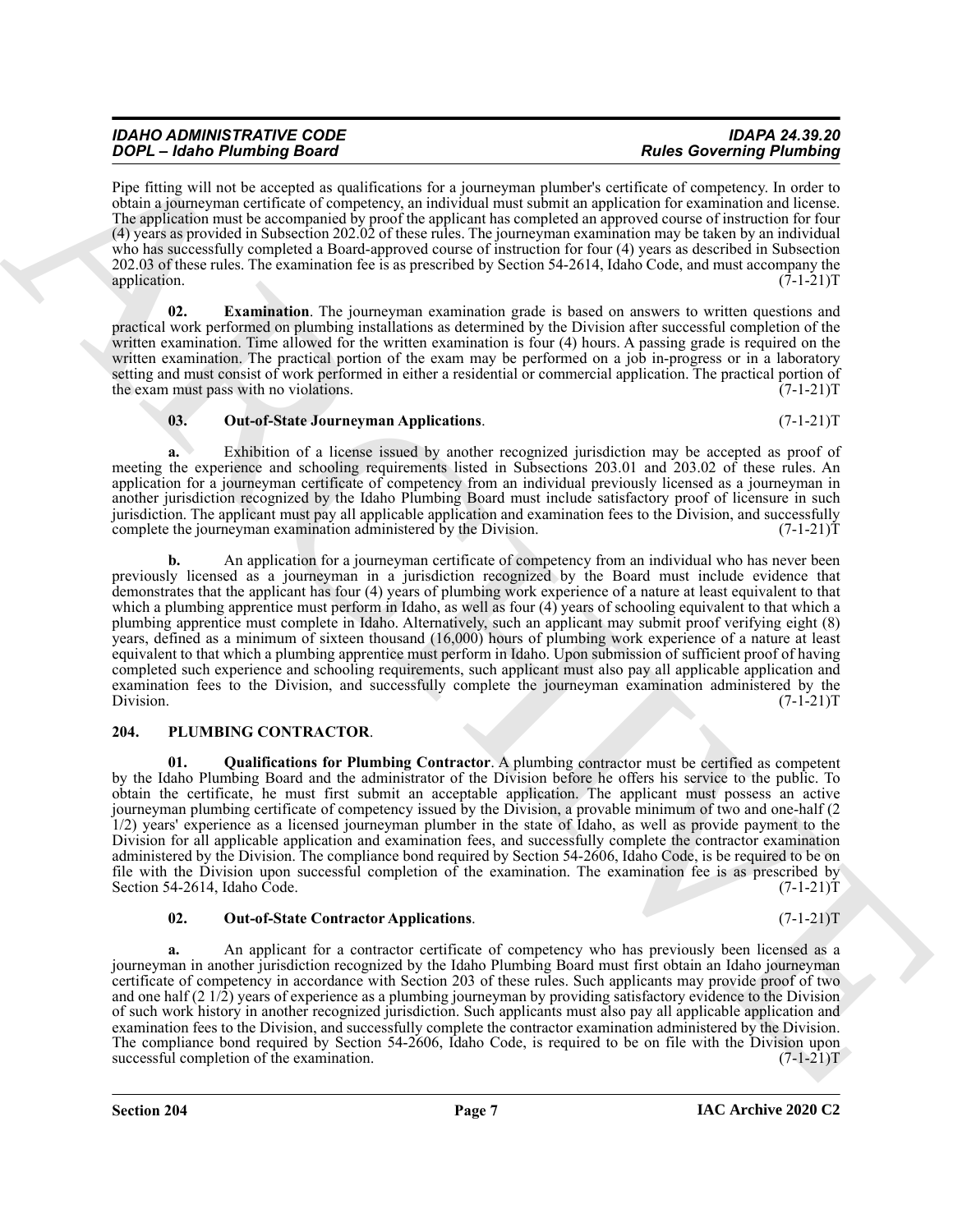GOPE - dealer Phonology Board<br>
2008 - An englished Formulation of comparison the state and the state and the state and the state and the state and the state and the state and the state and the state and the state and the **b.** An applicant for a contractor certificate of competency who has never been previously licensed as a journeyman in a jurisdiction recognized by the Idaho Plumbing Board must first obtain an Idaho journeyman certificate of competency in accordance with Section 203 of these rules. Such applicants must also provide proof of four (4) years of experience performing plumbing work of a nature equivalent to what a journeyman in Idaho must demonstrate to qualify for a contractor certificate of competency. Proof of such work experience may be provided by the submission of three (3) sworn affidavits from individuals attesting to the fact that the applicant has had at least four (4) years' experience performing such work. Alternatively, such an applicant must provide proof of two and one half (2 1/2) years of experience as a journeyman plumber in the state of Idaho. Such applicants must also pay all applicable application and examination fees to the Division, and successfully complete the contractor examination administered by the Division. The compliance bond required by Section 54-2606, Idaho Code, is required to be on file with the Division upon successful completion of the examination. Applications that are incomplete in any detail will be returned as unacceptable, or denied.  $(7-1-21)T$ will be returned as unacceptable, or denied.

<span id="page-7-6"></span>**03. Restrictive Use of Contractor Certificate**. Any individual holding a contractor certificate and designated by a firm to represent that firm for licensing purposes represents one (1) firm only, and must immediately notify the Division in writing when his working arrangement with that firm has been terminated for purposes of becoming self-employed or affiliation with another firm, or for any other reason. A license holder cannot represent any other person or firm, self-employed or otherwise, than originally stated on his application for license. When a change is made, he is required to so inform the Division. Otherwise, he is guilty of transferring his license in violation of Section 54-2610, Idaho Code, and is subject to license suspension, revocation, or refusal to renew under Section 54-2608, Idaho Code, or to prosecution under the provisions of Section 54-2628, Idaho Code. (7-1-21)T 54-2608, Idaho Code, or to prosecution under the provisions of Section 54-2628, Idaho Code.

<span id="page-7-5"></span>**04. Previous Revocation**. Any applicant for a plumbing contractor's license who has previously had his plumbing contractor's license revoked for cause, as provided by Section 54-2608, Idaho Code, is considered as unfit and unqualified to receive a new plumbing contractor's license so long as such cause for revocation is continuing, and of such a nature that correction can be made by the applicant.  $(7-1-21)$ continuing, and of such a nature that correction can be made by the applicant.

<span id="page-7-7"></span>**05. Reviving an Expired License**. Any applicant for a plumbing contractor's license who has allowed his license to expire and seeks to revive it under the provisions of Section 54-2617, Idaho Code, may be denied a license as unfit and unqualified if, while operating under the license prior to expiration, he violated any of the laws, rules or regulations applicable to plumbing contractors, and such violation is continuing, and of such a nature that corrections can be made by the applicant. (7-1-21) corrections can be made by the applicant.

<span id="page-7-3"></span>**06. Effective Dates**. The effective dates of the compliance bond referred to in Subsection 204.01 of these rules coincide with the effective dates of the contractor's license. Proof of renewal of the compliance bond must be on file with the Division before the contractor can renew or revive his license. (7-1-21)T

<span id="page-7-4"></span>**07. Plumbing Contractor's Responsibility**. It is the responsibility of the plumbing contractor to ensure that all his employees working at the plumbing trade are licensed as provided by Idaho Code and these rules.  $(7-1-21)T$ 

<span id="page-7-2"></span>**08. Advertising**. Any person or entity advertising to engage in the business, trade, practice, or work of a plumbing contractor as defined in Section 54-2611, Idaho Code, who does not possess a current and valid plumbing contractor certificate of competency issued by the Division of Building Safety, is in violation of the licensing provisions of Title 54, Chapter 26, Idaho Code. Such conduct is punishable as a misdemeanor as prescribed by Section 54-2628, Idaho Code, and subject to civil penalties in accordance with these rules. (7-1-21) T

**a.** For the purposes of this Section, advertising includes, but is not limited to: newspaper, telephone directory, community flier ads or notices; telephone, television, radio, internet, or door-to-door solicitations.

 $(7-1-21)T$ 

**b.** Any advertising, as defined in Subsection 204.08 of these rules, conducted by those persons or entities with a valid certificate of competency must include the contractor certificate of competency number.

 $(7-1-21)T$ 

# <span id="page-7-1"></span><span id="page-7-0"></span>**205. APPLICATIONS.**

**Section 205 Page 8**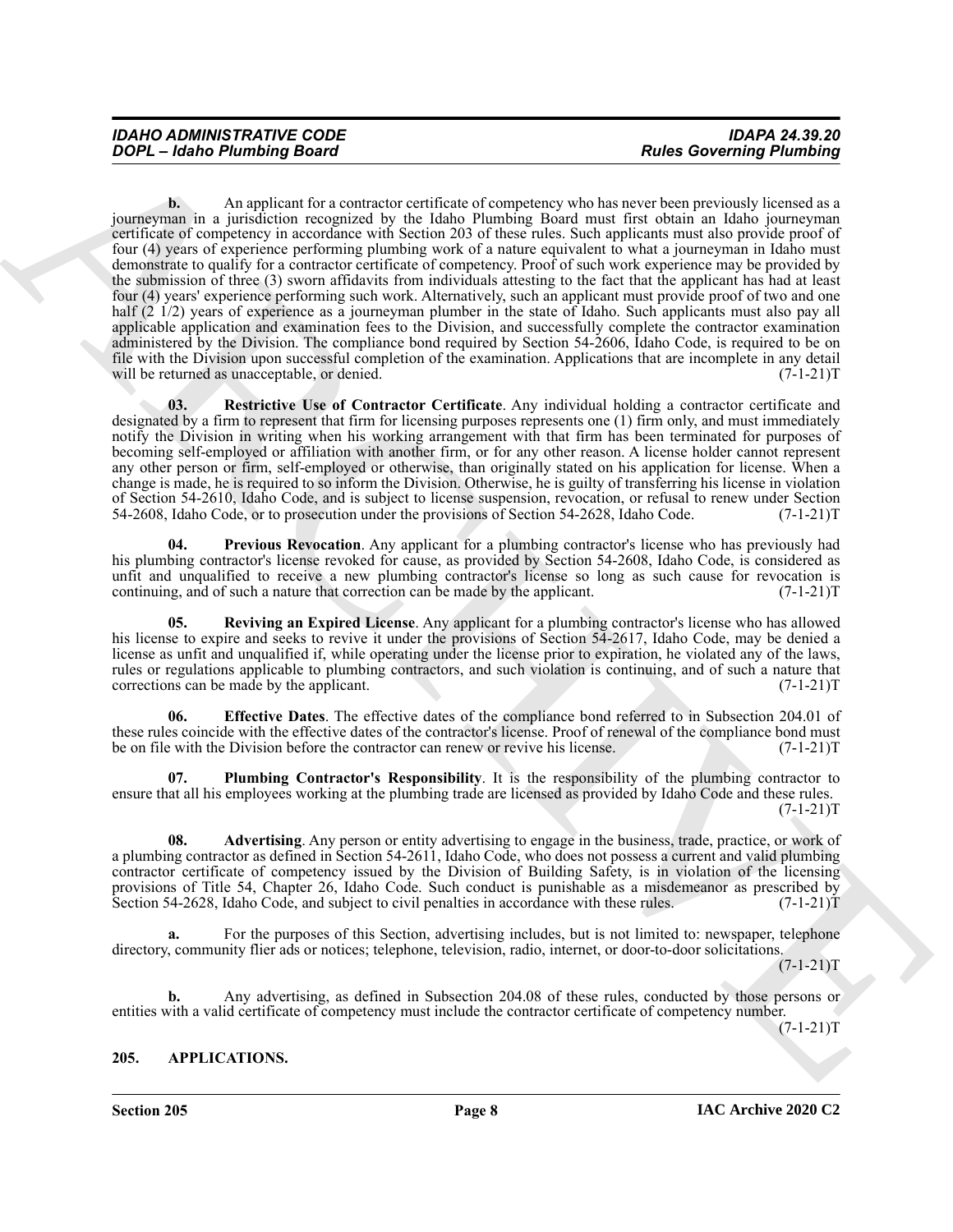| <b>IDAHO ADMINISTRATIVE CODE</b> | <b>IDAPA 24.39.20</b>           |
|----------------------------------|---------------------------------|
| DOPL - Idaho Plumbing Board      | <b>Rules Governing Plumbing</b> |

All applications for licenses must be properly completed giving all pertinent information, and signatures must be notarized. An application for a license must be submitted to the administrator of the Division and must be approved by an authorized representative of the Division before any examination is given and before any license is issued. The provisions of this section do not apply to renewal of licenses. (7-1-21)  $T = (7-1-21)T$ 

## <span id="page-8-6"></span><span id="page-8-5"></span><span id="page-8-0"></span>**206. EXAMINATIONS.**

**SOCI-1460 Photospheric State Controller and the Controller State Controller State Controller State Controller State Controller State Controller State Controller State Controller State Controller State Controller State Co 01. Examinations for Journeyman Plumber**. Written examinations for any journeyman plumber's license are formulated and approved by the Idaho Plumbing Board. Examination questions are based on the practical application of the Uniform Plumbing Code. No certificate of competency will be issued unless the applicant receives a final grade of seventy-five percent (75%) or higher on the written examination and passes the practical portion with no violations, as well as completes the work requirements described in Paragraph 202.03.a. of these rules. An applicant receiving a grade of less than seventy-five percent (75%) may apply for reexamination upon payment of the examination fee. An applicant has six (6) months to achieve a passing score. If an applicant does not achieve a passing score in six (6) months, the applicant must enroll in year four (4) in a, Idaho Plumbing Board-approved related training course, complete year four (4), be registered with the Division as an apprentice, and maintain registration as per Section 202 of these rules before the applicant will be eligible to apply for examination. A completion certificate for year four (4) and the proper application fee must accompany a new application for a journeyman examination. (7-1-21)T

<span id="page-8-7"></span>**02. Professional Testing Services**. In lieu of the administration by the Idaho Plumbing Board of the examination for licenses pursuant to this rule, the Idaho Plumbing Board may contract with a professional testing service to administer the examination, and require license applicants to pay to the testing service the fee that they have set for the examination and to take such examination at the time set by such service. If the examination is conducted in this fashion, the Idaho Plumbing Board may charge and retain the application fee provided for by Section 54-2616, Idaho Code, to cover the cost of reviewing the applicant's application. (7-1-21)T

#### <span id="page-8-2"></span><span id="page-8-1"></span>**207. CERTIFICATES OF COMPETENCY – ISSUANCE, RENEWAL, EXPIRATION, REVIVAL – FEES.**

<span id="page-8-3"></span>**01. Issuance**. Certificates of competency will be issued in such a manner as to create a renewal date that coincides with the birthdate of the individual to whom the certificate is issued and allows for renewals every three (3) years.  $(7-1-21)T$ three  $(3)$  years.

**a.** Certificates of competency will be issued for a period of no less than one (1) year and no more than three (3) years. For example: a qualified applicant who applies for a certificate of competency in August of year one (1) but whose birthday will not occur until March of year two (2) will be issued a certificate of competency renewable on the anniversary of the applicant's birthdate. (7-1-21)T

**b.** The fee for issuance of certificates of competency will be prorated based on the number of months it is issued. (7-1-21) for which it is issued.

<span id="page-8-4"></span>**02. Renewal**. Certificates of competency will be renewed in such a manner as will achieve a staggered system of certificate renewal using the birthdate of the individual to whom the certificate is issued as the expiration date.  $(7-1-21)$ T  $\alpha$  date.  $(7-1-21)T$ 

**a.** Certificates of competency will be renewed for a period of no less than one (1) year and no more than three (3) years.  $(7-1-21)T$ 

**b.** The fee for renewal of certificates of competency will be prorated based on the number of months h it is issued.  $(7-1-21)T$ for which it is issued.

**c.** Continuing Education. The Idaho Plumbing Board will establish criteria for approval of instruction and instructors and courses and instructors will be approved by the Division of Building Safety. Proof of completion of the following continuing education requirements must be submitted to the Division prior to, or with the application for, licensure renewal by any licensee in order to renew a journeyman or contractors plumbing license. (7-1-21)T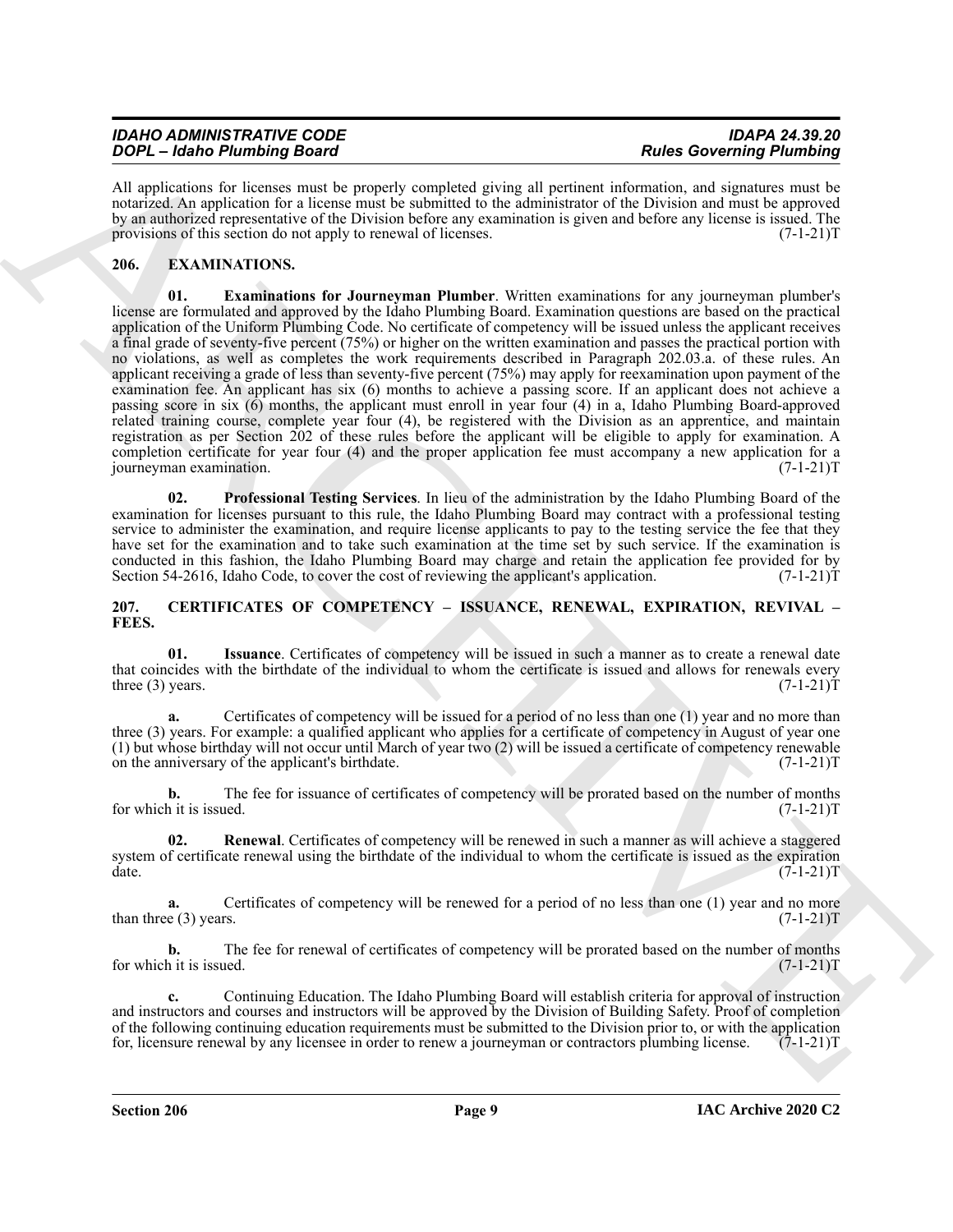i. Journeymen must complete eight (8) hours of continuing education for every three-year license cycle, or complete an exam administered by the Division. Of the required eight (8) hours, four (4) hours must be plumbing code update related and the other four (4) hours may be industry related training. (7-1-21)T

ii. Contractors must complete sixteen (16) hours of continuing education for every three-year license cycle. Hours accrued obtaining journeyman education may be applied toward this requirement whenever applicable.  $(7-1-21)T$ 

#### <span id="page-9-2"></span>**03. Expiration - Revival**. (7-1-21)T

**a.** A certificate that has expired may be revived in accordance with Section 54-2617, Idaho Code by a completed application and meeting all other certification requirements. (7-1-21) submitting a completed application and meeting all other certification requirements.

**b.** Revived certificates will be issued in such a manner as to create a renewal date that coincides with the birthdate of the applicant to achieve a staggered system of renewal. (7-1-21)T

### <span id="page-9-1"></span><span id="page-9-0"></span>**208. APPLIANCE PLUMBING SPECIALTY LICENSE.**

The purpose of this section is to set out the special types of plumbing installations for which an appliance plumbing specialty license is required; to set out the minimum experience requirements for such licenses; and to describe the procedure for securing such licenses. (7-1-21)T

**01. Qualified Journeyman Plumbers**. Qualified journeyman plumbers as defined in Section 54- 2611(b), Idaho Code, are permitted to make installations as subsequently described herein without securing an additional license for said installation. (7-1-21) additional license for said installation.

**02. Qualified Apprentice Plumbers**. Qualified apprentice plumbers as defined in Section 54-2611(c), Idaho Code, are permitted to make installations as subsequently described herein without securing an additional license for said installation. (7-1-21) license for said installation.

#### **03. Minimum Experience Requirements**. (7-1-21)T

**a.** Experience gained by an individual while engaged in the practice of appliance plumbing specialty is not considered towards the satisfaction of the minimum experience requirements for licensing as a journeyman plumber. (7-1-21)T

**b.** All qualified appliance plumbing specialty journeymen must be licensed and be in the employ of a plumbing contractor or specialty contractor limited to this category. (7-1-21) licensed plumbing contractor or specialty contractor limited to this category.

Appliance plumbing specialty contractors must have a two thousand dollar (\$2,000) surety bond, thirty (30) months minimum journeyman experience, and successful completion of appliance plumbing specialty contractor's test. (7-1-21) contractor's test.

**d.** Appliance plumbing specialty journeymen must have eighteen (18) months apprentice on-the-job experience, satisfactory completion of seventy-two  $(72)$  hours of Idaho Plumbing Board-approved, related training classes and successful completion of the appliance plumbing specialty journeyman's test.  $(7-1-21)$ classes and successful completion of the appliance plumbing specialty journeyman's test.

**e.** Appliance plumbing specialty apprentices must be employed by a licensed contractor, under the supervision of a journeyman, be enrolled in or have completed Idaho Plumbing Board-approved related training classes and maintain state registration. (7-1-21) classes and maintain state registration.

#### **04. Special Grandfathering Provision**. (7-1-21)T

**ZOPE – Joseph Constraintent** Revenue of the Company of the Constraint Property. Assets are the company is the company of the company of the company of the company of the company of the company of the company of the compa **a.** Contractor: In lieu of the thirty (30) months minimum journeyman experience requirement, an individual may use five (5) years' experience of owning and operating a business where this specialty applies and satisfactory completion of seventy-two (72) hours of Idaho Plumbing Board-approved related training classes. For this purpose, a business is defined as an activity in which tax returns were required to be and have been filed for at least five  $(5)$  years.  $(7-1-21)$ least five  $(5)$  years.

### **IAC Archive 2020 C2**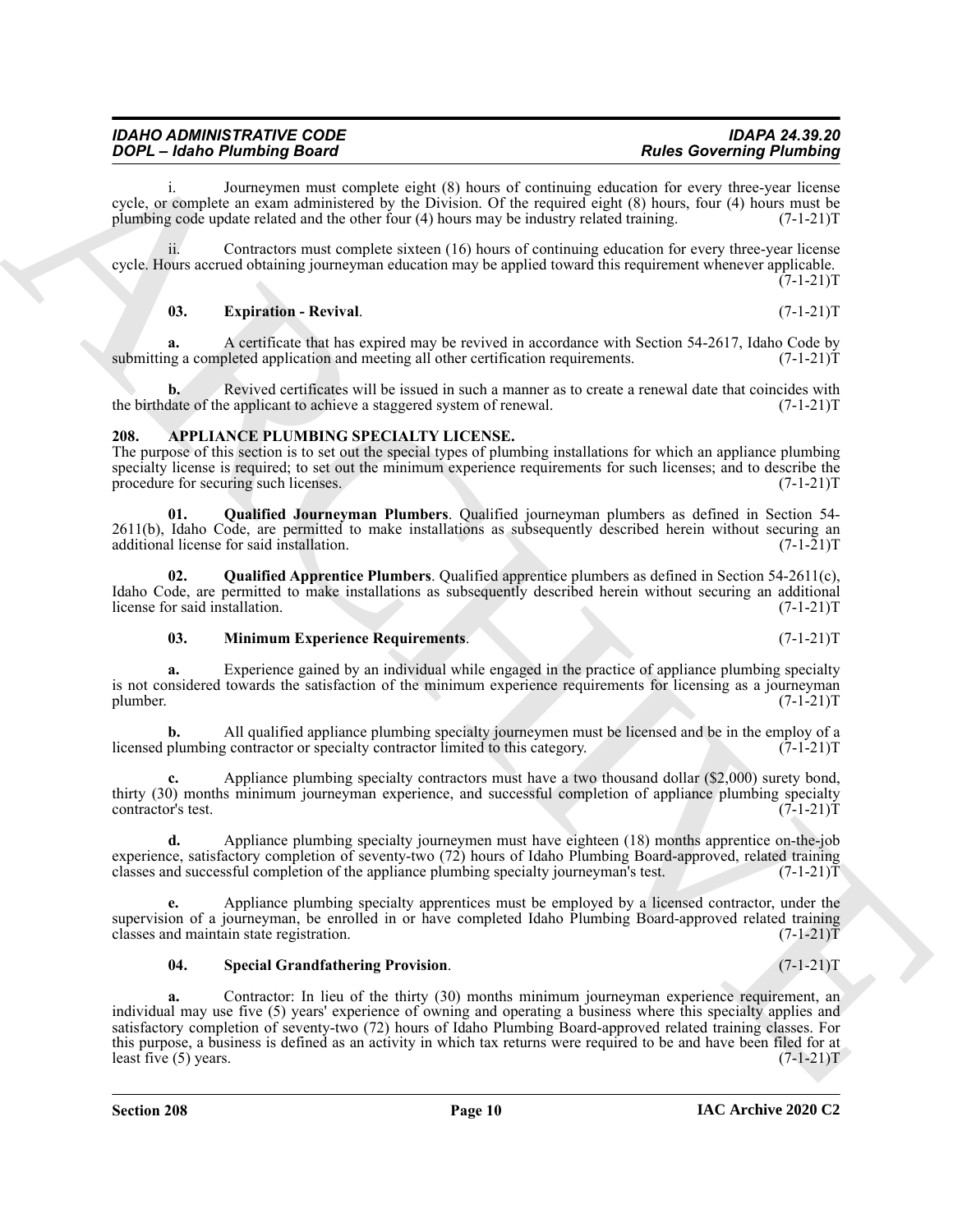**b.** Journeyman: In lieu of the eighteen (18) months apprentice on-the-job experience requirement, an individual may use five (5) years' experience working for a business where this specialty applies. For this purpose, working for a business is defined as being issued a W-2 earning form from a related business or businesses for at least five (5) years.  $(7-1-21)$ T

**05. Examinations for Specialty Licenses**. Written examinations for specialty plumbing licenses are ed from the practical application of the sections of the Uniform Plumbing Code. (7-1-21)T formulated from the practical application of the sections of the Uniform Plumbing Code.

GOPC - Johno Phumbing Board<br>
increase the subsection of the subsection of the subsection of the subsection of the subsection of the subsection of the subsection of the subsection of the subsection of the subsection of the **Scope of Work Permitted**. Permitted to disconnect, cap, remove, and reinstall within sixty (60) inches of original location: water heating appliance, water treating or filtering devices; air or space temperature modifying equipment which involves potable water; humidifier; temperature and pressure relief valves; condensate drains and indirect drains in one-family and two-family residences only. Does not include installation, testing, or certifying of backflow prevention devices. Does NOT include any modification to the drain, waste or vent systems. Must comply with all Idaho plumbing laws and rules and the requirements of the Uniform Plumbing Code.(7-1-21)T

## <span id="page-10-1"></span><span id="page-10-0"></span>**209. WATER PUMP PLUMBING SPECIALTY LICENSE.**

The purpose of this section is to set out the special types of plumbing installations for which a water pump plumbing specialty license is required; to set out the minimum experience requirements for such licenses; and to describe the procedure for securing such licenses. (7-1-21)T

<span id="page-10-4"></span>**01. Qualified Journeyman Plumbers**. Qualified journeyman plumbers as defined in Section 54- 2611(b), Idaho Code, are permitted to make installations as subsequently described herein without securing an additional license for said installation. (7-1-21) additional license for said installation.

**02. Qualified Apprentice Plumbers**. Qualified apprentice plumbers as defined in Section 54-2611(c), Idaho Code, are permitted to make installations as subsequently described herein without securing an additional license for said installation. (7-1-21)T license for said installation.

### <span id="page-10-3"></span><span id="page-10-2"></span>**03. Minimum Experience Requirements**. (7-1-21)T

**a.** Experience gained by an individual while engaged in the practice of water pump plumbing specialty is not considered towards the satisfaction of the minimum experience requirements for licensing as a<br>(7-1-21)T journeyman plumber.

**b.** All qualified water pump plumbing specialty journeymen must be licensed and be in the employ of d plumbing contractor or specialty contractor limited to this category. (7-1-21) a licensed plumbing contractor or specialty contractor limited to this category.

Water pump plumbing specialty contractors must have a two thousand dollars (\$2,000) surety bond, thirty (30) months minimum journeyman experience, and successful completion of water pump plumbing specialty contractor's test. (7-1-21) contractor's test.

**d.** Water pump specialty journeymen must have eighteen (18) months apprentice on-the-job experience, satisfactory completion of twelve (12) hours of Idaho Plumbing Board-approved, related training classes and successful completion of the water pump plumbing specialty journeyman's test. (7-1-21)T and successful completion of the water pump plumbing specialty journeyman's test.

Water pump plumbing specialty apprentices must be employed by a licensed contractor, under the supervision of a journeyman, be enrolled in or have completed Idaho Plumbing Board-approved related training classes and maintain state registration. (7-1-21) classes and maintain state registration.

#### <span id="page-10-5"></span>**04. Special Grandfathering Provision**. (7-1-21)T

**a.** Contractor: In lieu of the thirty (30) month minimum journeyman experience requirement, an individual may use three (3) years' experience of owning and operating a business where this specialty applies and satisfactory completion of twenty-four (24) hours of Idaho Plumbing Board-approved related training classes. For this purpose, a business is defined as an activity in which tax returns were required to be and have been filed for at least three  $(3)$  years.  $(7-1-21)T$ least three  $(3)$  years.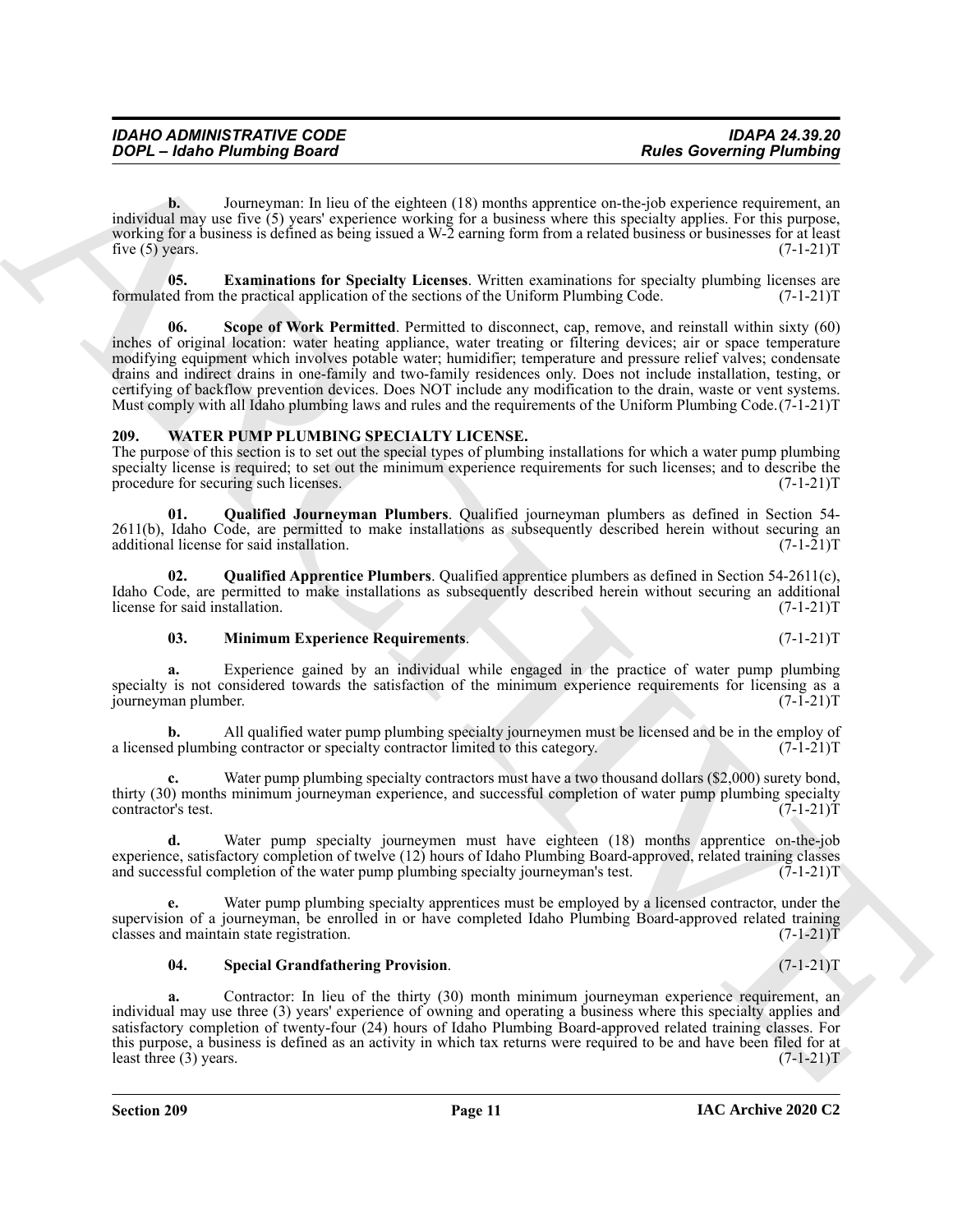**b.** Journeyman: In lieu of the eighteen (18) months apprentice on-the-job experience requirement, an individual may use three (3) years' experience working for a business where this specialty applies. For this purpose, working for a business is defined as being issued a W-2 earning form from a related business or businesses for at least three (3) years.  $(7-1-21)$ T

<span id="page-11-4"></span>**05. Examinations for Specialty Licenses**. Written examinations for specialty plumbing licenses are ed from the practical application of the sections of the Uniform Plumbing Code. (7-1-21)T formulated from the practical application of the sections of the Uniform Plumbing Code.

<span id="page-11-5"></span>**Scope of Work Permitted**. Permitted to install and connect water service piping from pump to storage expansion pressure tank in one (1) and two (2) family residences only. Does not include installation, testing or certifying of backflow prevention devices. Must comply with all Idaho plumbing laws and rules and the requirements of the Uniform Plumbing Code. (7-1-21) of the Uniform Plumbing Code.

#### <span id="page-11-1"></span><span id="page-11-0"></span>**210. -- 300. (RESERVED)**

### **SUBCHAPTER C – IDAHO STATE PLUMBING CODE (Rule 301)**

### <span id="page-11-3"></span><span id="page-11-2"></span>**301. ADOPTION AND INCORPORATION BY REFERENCE OF THE IDAHO STATE PLUMBING CODE.**

The Idaho State Plumbing Code published in 2017, including Appendices "A, B, C, D, E, G, I, J, K and L," (herein ISPC) is adopted and incorporated by reference with amendments as prescribed by the Idaho Plumbing Board and contained in this Section. The Idaho State Plumbing Code is modeled after the 2015 Uniform Plumbing Code (UPC).  $(7-1-21)T$ 

#### **01. Section 105.3 Testing of Systems**. (7-1-21)T

**a.** Delete and replace the following: Plumbing systems must be tested and approved in accordance with this code or the Authority Having Jurisdiction. Tests may be conducted in the presence of the Authority Having Jurisdiction's duly appointed representative. (7-1-21) Jurisdiction or the Authority Having Jurisdiction's duly appointed representative.

**EXAMPLE THE CONSULTER SUCH A CONSULTER CONTRACT CONSULTER SUCH A CONSULTER SUCH A CONSULTER SUCH A CONSULTER SUCH A CONSULTER SUCH A CONSULTER SUCH A CONSULTER SUCH A CONSULTER SUCH A CONSULTER SUCH A CONSULTER SUCH A CO b.** No test or inspection is required where a plumbing system, or part thereof, is set up for exhibition purposes and has no connection with a water or drainage system. In cases where it would be impractical to provide the required water or air tests, or the presences of the Authority Having Jurisdiction, or for minor installations and repairs, the Authority Having Jurisdiction, in accordance with procedures established thereby, is permitted to make such inspection as deemed advisable in accordance with the intent of this code. Joints and connections in the plumbing system must be gastight and watertight for the pressures required by the test. (7-1-21) plumbing system must be gastight and watertight for the pressures required by the test.

**Section 218 Definitions**. Delete definition of "Plumbing System." Incorporate definition of m" as set forth in Section 54-2604, Idaho Code. (7-1-21) "Plumbing System" as set forth in Section 54-2604, Idaho Code.

Section 314.4 Excavations. Add: Where unsuitable or soft material is encountered, excavate to a depth not less than two (2) pipe diameters below the pipe and replace with select backfill. Such backfill must be sand, fine gravel, or stone and must provide lateral support for the pipe. Where rock is encountered, the trench must be excavated to a minimum depth of six (6) inches (152 mm) below the bottom of the pipe. Sand must be added to provide uniform bedding and support for the pipe. The pipe may not rest on any rock at any point, including joints.

 $(7-1-21)T$ 

**04. Section 401.2 Qualities of Fixtures**. Replace with the following: Plumbing fixtures must be constructed of dense, durable, non-absorbent materials and must have smooth, impervious surfaces, free from unnecessary concealed fouling surfaces.

**05. Section 403.3 Exposed Pipes and Surfaces**. Delete. (7-1-21)T

**06. Section 407.4 Transient Public Lavatories**. Self-closing or self-closing metering faucets may be installed on lavatories intended to serve the transient public, such as those in, but not limited to, service stations, train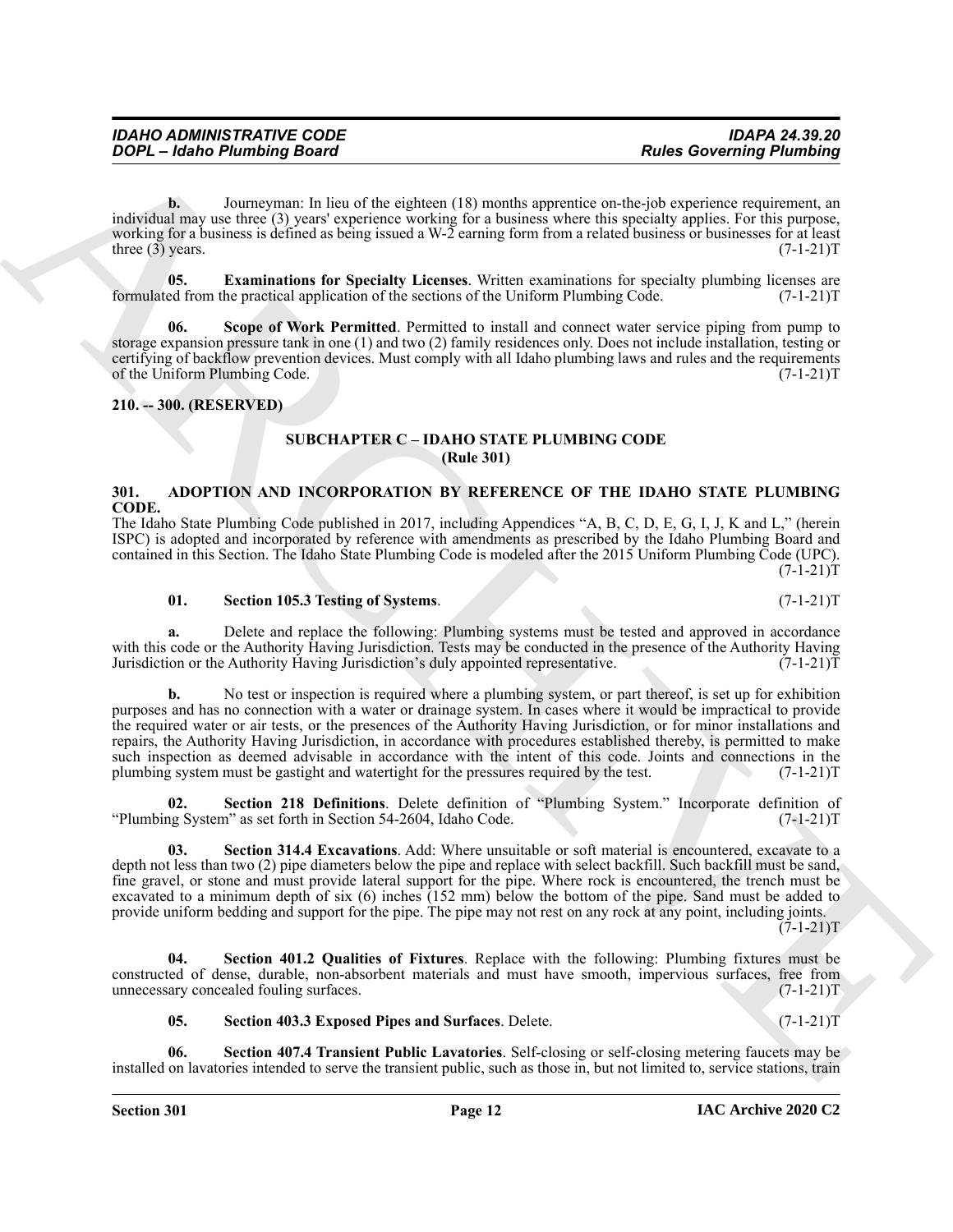stations, airports, restaurants, convention halls, and rest stops. Installed metered faucets must deliver a maximum of zero point two six (0.26) gallons (one point zero (1.0) liter) of water per use. (7-1-21) zero point two six  $(0.26)$  gallons (one point zero  $(1.0)$  liter) of water per use.

**07. Section 408.5 Finished Curb or Threshold**. Delete the last sentences of the first paragraph and replace with the following: The finished floor of the receptor must slope uniformly from the sides toward the drain not less than one-eighth (1/8) inch per foot (20.8 mm/m), nor more than one-half (1/2) inch per foot (41.8 mm/m).  $(7-1-21)T$ 

**08. Section 408.7.5 Tests for Shower Receptors**. Delete. (7-1-21)T

**09. Section 409.4 Limitation of Hot Water in Bathtubs and Whirlpool Bathtubs**. Delete. (7-1-21)T

**10. Table 501.1(1) First Hour Rating**. Delete Table 501.1(1) and replace with the following:

| TABLE 501.1(1) FIRST HOUR RATING1                       |                                                                |   |  |  |  |  |  |  |  |  |  |
|---------------------------------------------------------|----------------------------------------------------------------|---|--|--|--|--|--|--|--|--|--|
| 2 to 2.5<br>3 to 3.5<br>Number of Bathrooms<br>1 to 1.5 |                                                                |   |  |  |  |  |  |  |  |  |  |
| Number of Bedrooms                                      |                                                                | ∼ |  |  |  |  |  |  |  |  |  |
| First Hour Rating, 2 Gallons                            | 49<br>38<br>74<br>74<br>62<br>74<br>49<br>49<br>62<br>74<br>62 |   |  |  |  |  |  |  |  |  |  |

#### For SI units: one (1) gallon =  $3.785$  L

Notes:

1 The first hour rating is found on the "Energy Guide" label.

2 Solar water heaters must be sized to meet the appropriate first hour rating as shown in the table. (7-1-21)T

**11. Section 503.1 Inspection of Chimneys or Vents**. Add the following to the end of section 503.1: Water heating appliances using Category 3 or 4 exhaust venting must be tested in its entirety with five (5) pounds of air for fifteen (15) minutes. Plastic vents must be constructed using manufacturer's instructions. (7-1air for fifteen  $(15)$  minutes. Plastic vents must be constructed using manufacturer's instructions.

### **12. Section 507.2 Seismic Provisions**. Delete. (7-1-21)T

**13. Section 507.13 Installation in Garages**. Replace 507.13 with the following: Any plumbing appliance or appurtenance in residential garages and in adjacent spaces that open to the garage and are not part of the living space of a dwelling unit must be installed so that burners, burner-ignition devices or other sources of ignition are located not less than eighteen (18) inches (450 mm) above the floor unless listed as flammable vapor ignition resistant. (7-1-21)T resistant. (7-1-21)T

### **14. Table 603.2 Backflow Prevention Devices, Assemblies and Methods**. (7-1-21)T

**a.** Delete from the table the entire row related to freeze resistant sanitary yard hydrant devices.  $(7-1-21)T$ 

**b.** Delete the backflow preventer for Carbonated Beverage Dispensers text from the first column of the table and replace with the following: Backflow preventer for Carbonated Beverage Dispensers (Reduced Pressure<br>Principle Backflow Prevention Assembly). (7-1-21)T Principle Backflow Prevention Assembly).

Gold Constraints Basic Constraints and Archives Constraints Basic Constraints and Archives Constraints and Archives Constraints and Archives Constraints and Archives Constraints and Archives Constraints and Archives Const **15. Section 603.5.7 Outlets with Hose Attachments**. Delete and replace with the following: Potable water outlets with hose attachments, other than water heater drains, boiler drains, freeze resistant yard hydrants and clothes washer connections, must be protected by a nonremovable hose bibb-type backflow preventer, a nonremovable hose bibb-type vacuum breaker, or by an atmospheric vacuum breaker installed not less than six (6) inches (one hundred fifty-two (152) mm) above the highest point of usage located on the discharge side of the last valve. In climates where freezing temperatures occur, a listed self-draining frost-proof hose bibb with an integral backflow preventer or vacuum breaker must be used. (7-1-21) backflow preventer or vacuum breaker must be used.

**16. Section 603.5.12 Beverage Dispensers**. Delete and replace with the following: Potable water supply to, carbonated beverage dispensers must be protected by an air gap or a Reduced Pressure Principle Backflow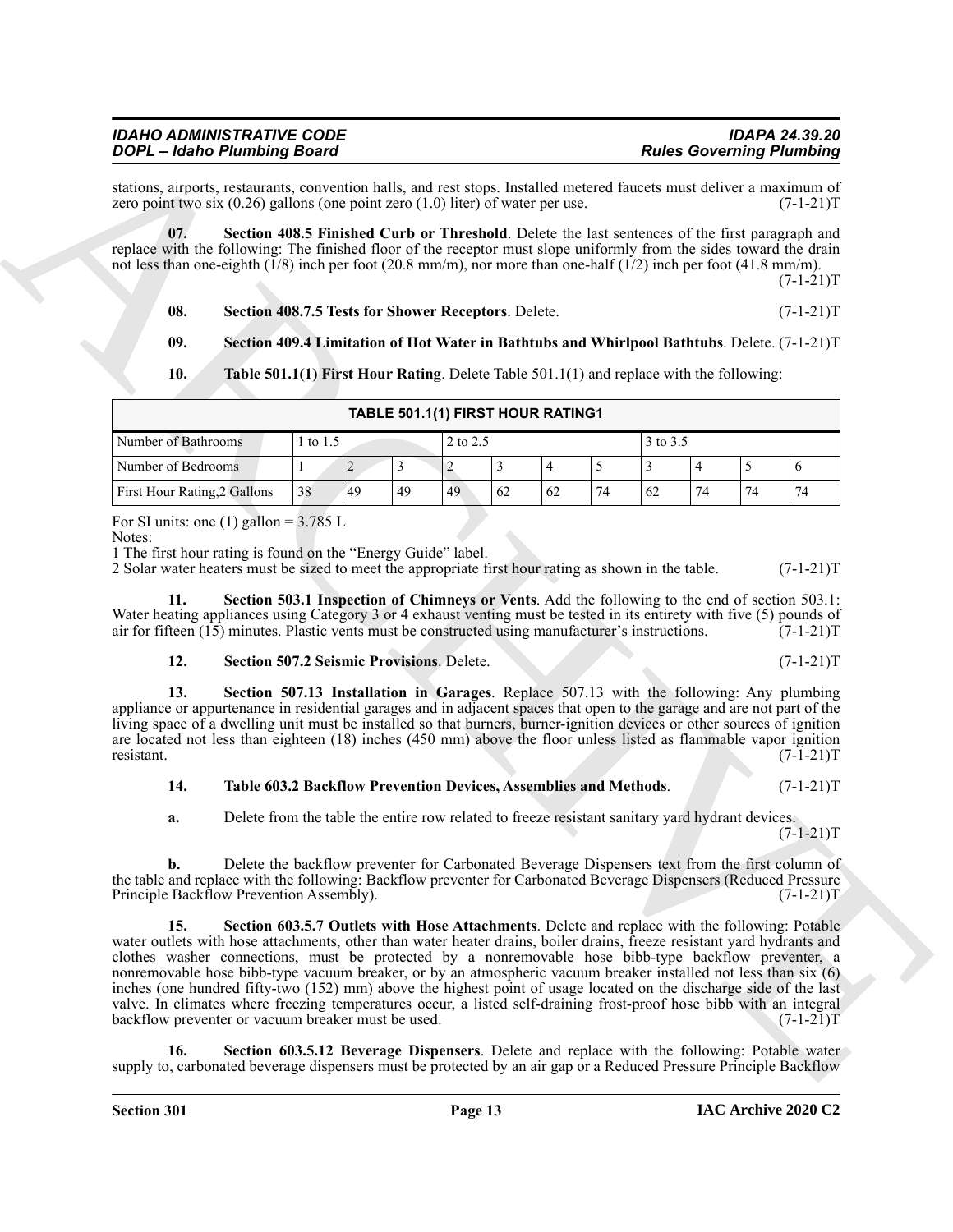| <b>IDAHO ADMINISTRATIVE CODE</b>   | <b>IDAPA 24.39.20</b>           |
|------------------------------------|---------------------------------|
| <b>DOPL</b> - Idaho Plumbing Board | <b>Rules Governing Plumbing</b> |

Prevention Assembly in accordance with ASSE 1013. For carbonated beverage dispensers, piping material installed downstream of the backflow preventer must not be affected by carbon dioxide gas. Potable water supply to beverage dispensers and coffee machines must be protected by an air gap or a vented backflow preventer in accordance with<br>ASSE 1022. (7-1-21)T ASSE 1022.

| Section 603.5.17 Potable Water Outlets and Valves. Delete.<br>17. | $(7-1-21)T$ |
|-------------------------------------------------------------------|-------------|
|-------------------------------------------------------------------|-------------|

**18. Section 603.5.21 Chemical Dispensers**. Add the following new section 603.5.21: The water supply to chemical dispensers must be protected against backflow. The chemical dispenser must comply with ASSE 1055 or the water supply must be protected by one of the following methods: (7-1-21)T

| а.             | Air gap;                                                    | $(7-1-21)T$ |
|----------------|-------------------------------------------------------------|-------------|
| $\mathbf{b}$ . | Atmospheric vacuum breaker (AVB);                           | $(7-1-21)T$ |
|                | Pressure vacuum breaker backflow prevention assembly (PVB); | $(7-1-21)T$ |

**d.** Spill-resistant pressure vacuum breaker (SVB); or  $(7-1-21)$ T

**e.** Reduced-pressure principle backflow prevention assembly (RP).  $(7-1-21)$ T

**19. Section 604.10.1 Tracer Wire**. Add the following exception: Where the electrical wiring for the pump is installed in the same trench as the water line, from the point of origin to the structure, a tracer wire is not required. (7-1-21)T required. (7-1-21)T

**SOCI-Lines Branch and Start and Start and Start and Start and Start and Start and Start and Start and Start and Start and Start and Start and Start and Start and Start and Start and Start and Start and Start and Start an 20. Section 605.6.2 Mechanical Joints**. Add to the end of the section the following: Listed PE (polyethylene), one hundred sixty (160) psi minimum, water service and yard piping may be installed within a building (above ground and below ground) with one (1) joint, provided that only listed and approved metallic transition fittings must be used. Polyethylene (PE) plastic pipe or tubing and fitting joining methods must be installed in accordance with the manufacturer's installation instructions. (7-1-21)T

**21. Section 609.1 Installation**. Delete the following sentence: Building supply yard piping must be not less than twelve (12) inches (305 mm) below the average local frost depth; and replace it with the following: The cover must be not less than forty-two  $(42)$  inches  $(1068 \text{mm})$  below grade.  $(7 - 1 - 21)$ T

**22. Section 609.4 Testing**. Deleting the phrase "Except for plastic piping," at the beginning of the third sentence and add the following sentence at the end of the section: Plastic piping is to be tested in accordance with manufacturer's installation standards. (7-1-21) manufacturer's installation standards.

| 23. | Section 609.10 Water Hammer. Does not apply to residential construction. | $(7-1-21)T$ |
|-----|--------------------------------------------------------------------------|-------------|
| 24. | Section 609.11 Pipe Insulation. Delete.                                  | $(7-1-21)T$ |

**25.** Table 610.3 and Appendix Table A 103.1. Change fixture unit loading value for both public and or bath tub or combination bath/shower, and clothes washers to two (2) fixture units.  $(7-1-21)$ private for bathtub or combination bath/shower, and clothes washers to two (2) fixture units.

**26. Section 610.2 Pressure Loss**. Add the following: All new one (1) and two (2) family residences built slab on grade or that will have a finished basement at the time of final inspection must have a pre-plumbed water softener loop. The kitchen sink must have one (1) hot soft line and one (1) cold soft line and one (1) cold hard line.<br>Exterior cold hose bibbs intended for irrigation purposes must be piped with hard water. (7-1-21)T Exterior cold hose bibbs intended for irrigation purposes must be piped with hard water.

**Table 611.4 Sizing of Residential Softeners**. Amend Footnote 3 to read: Over four (4) bathroom must be sized according to the manufacturer's standards. (7-1-21)T groups, softeners must be sized according to the manufacturer's standards.

**28.** Section 612.0 Residential Sprinkler System. Add the following to the end of the first sentence in 12.1: and the requirements of the Authority Having Jurisdiction (AHJ). (7-1-21)T section 612.1: and the requirements of the Authority Having Jurisdiction (AHJ).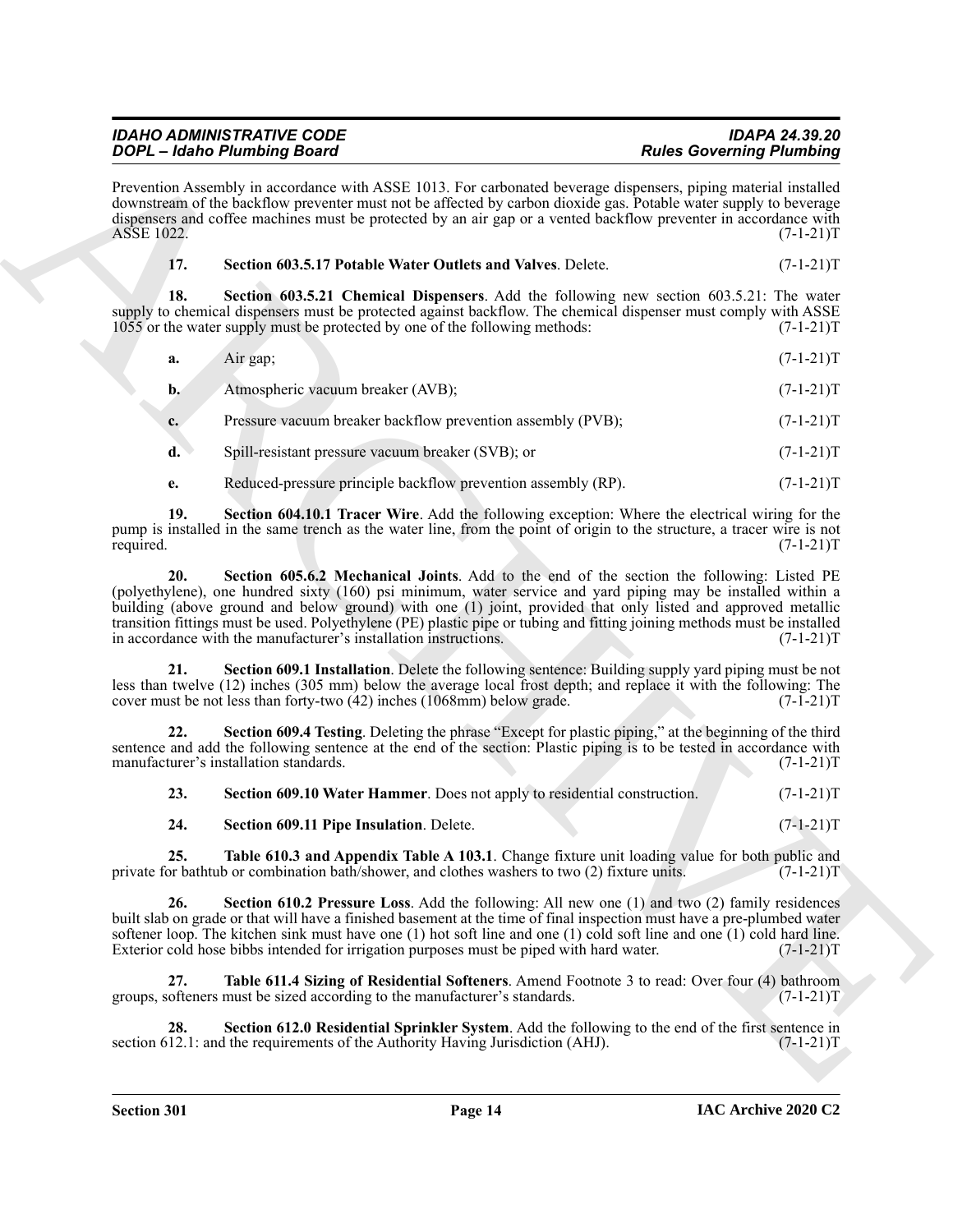**29.** Table 702.1 Drainage Fixture Unit Valves (DFU). Change fixture unit loading value for clothes domestic for private to two (2) fixture units.  $(7-1-21)T$ washers, domestic for private to two  $(2)$  fixture units.

**30. Section 703.1 Minimum Size**. Add the following at the end of section 703.1: No portion of the drainage or vent system installed underground, underground under concrete or below a basement or cellar must be less than two (2) inches in diameter. (7-1-21)T

**31. Section 704.2 Single Vertical Drainage Pipe**. Two inch (2") and smaller double sanitary tees may for back to back or side by side fixture trap arms without increasing the barrel size. (7-1-21) be used for back to back or side by side fixture trap arms without increasing the barrel size.

**32.** Section 704.3 Commercial Sinks. Delete. (7-1-21)T

**33. Table 703.2 Maximum Unit Loading and Maximum Length of Drainage and Vent Piping**. Change fixture unit loading value for one and a half  $(1\ 1/2)$  inch horizontal drainage to two  $(2)$  fixture units.

 $(7-1-21)T$ 

**34.** Section 705.5.2 Solvent Cement Joints. Add to the end of the section the following: PVC DWV oined by the use of one-step solvent cement listed or labeled per U.P.C. Section 301.1.1. (7-1-21)T may be joined by the use of one-step solvent cement listed or labeled per U.P.C. Section 301.1.1.

**EXAMPRENDENT DEATH (And Solvential And Solvential And Solvential And Solvential Photograph (And Solvential Photograph (And Solvential And Solvential And Solvential And Solvential And Solvential And Solvential And Solvent Section 707.4 Locations.** Add the following: A clean out must be installed for double sanitary tees two (2) inches (50 mm) or less in diameter that receive the discharge from fixture connections. Exception in Section 707.4 does not apply. A full-sized accessible cleanout must be installed in the vertical immediately above the floor or at the base of each waste or soil stack. A full-size cleanout extending to or above finished grade line must be installed at the junction of the building drain and the building sewer. Cleanouts must be installed at fifty (50) foot intervals in horizontal drain lines two (2) inches or smaller. (7-1-21)T

**36. Section 710.3(4) Sewage Ejectors and Pumps**. Add: Exception (4): One (1) pump is permitted for "public use" occupancies provided that such tank receives the discharge of not more than one (1) water closet and ten (10) fixture units (See Section 710.9 Alarms). (7-1-21)T

**37. Section 710.5 Size Building Drains and Sewers**. Add the following exception: In single family dwellings, one (1) fixture unit may be allowed for each gallon per minute of flow from a pump or a sump ejector.  $(7-1-21)T$ 

**38.** Section 712.1 Media. In the first sentence, delete the phrase "except that plastic pipe must not be the air."  $(7-1-21)T$ tested with air."

**39. Section 717.0 Size of Building Sewers**. Add the following to the end of section 717.1: Exception: The building drain and building sewer is not less than four (4) inches extending from its connection with the city or private sewer system and must run full size to inside the foundation or building lines. (7-1-21) private sewer system and must run full size to inside the foundation or building lines.

**40. Section 723.0 General**. Delete the following sentence: "Plastic DWV piping systems must not be tested by the air test method." (7-1-21)T

**41. Section 801.3.3 Food Handling Fixtures**. Add: Food preparation sinks, pot sinks, scullery sinks, dishwashing sinks, silverware sinks, commercial dishwashing machines, silverware-washing machines, steam kettles, potato peelers, ice cream dipper wells, and other similar equipment and fixtures must be indirectly connected to the drainage system by means of an air gap. The piping from the equipment to the receptor must not be smaller than the drain on the unit, but it must not be smaller than one (1) inch (twenty-five and four tenths (25.4) mm).

 $(7-1-21)T$ 

**42. Section 805.41 General**. Add to the end of the first paragraph the following: Provisions must be made for the discharge of the water softener to terminate in an approved location. The drain line for a water softener must be three-fourths (3/4) inch minimum. A washer box with a dual outlet is an approved location as long as it is on the same floor or one (1) floor below the softener unit and the water softener drain line is a minimum three-fourths (3/<br>(7-1-21) 4) inch. (7-1-21)T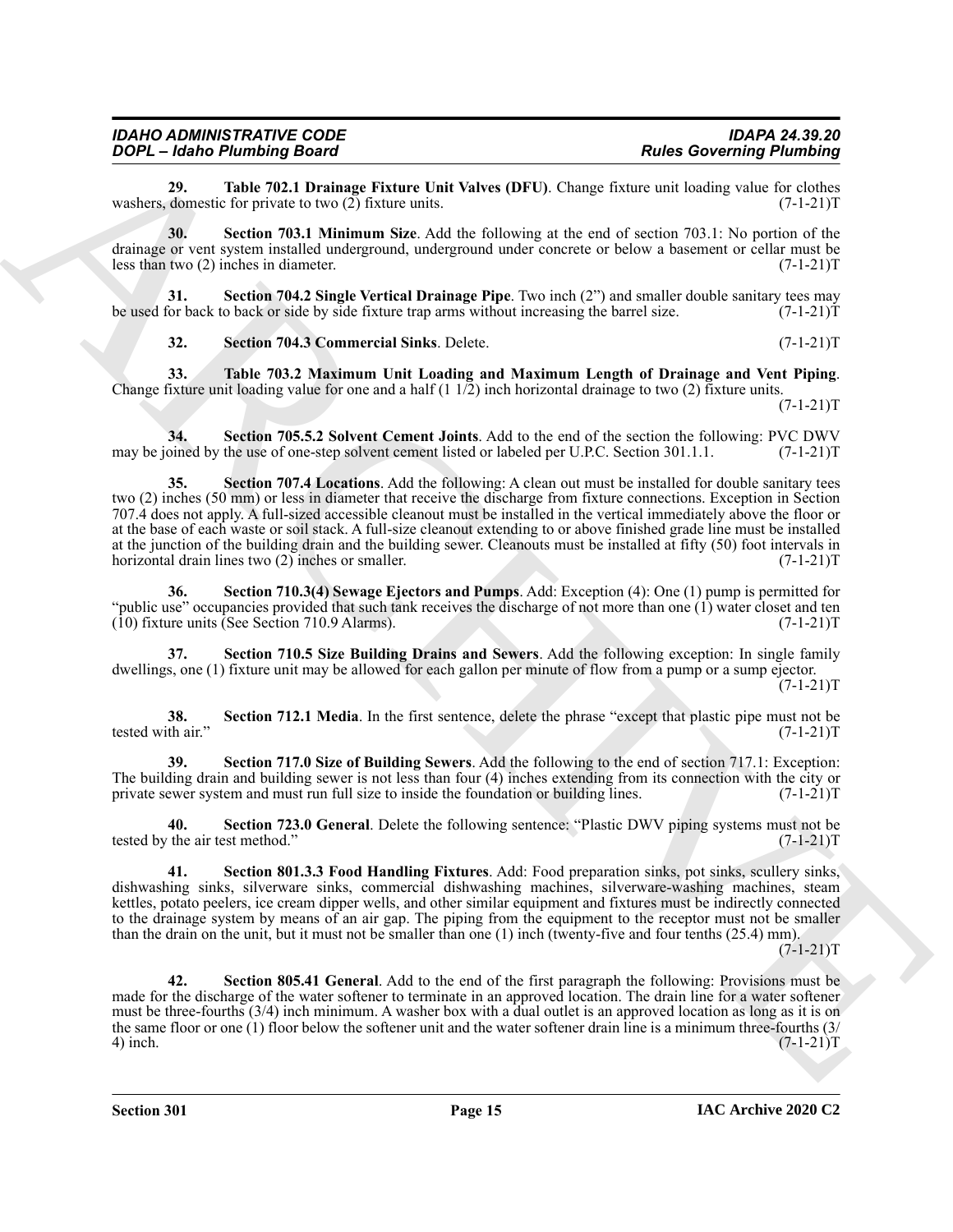| IDAHO ADMINISTRATIVE CODE   |  |
|-----------------------------|--|
| DOPL – Idaho Plumbing Board |  |

**43. Section 807.3 Domestic Dishwashing Machines**. A domestic dishwashing machine may be installed without the use of an airgap if the drain hose is looped to the bottom side of the counter top and secured properly.  $(7-1-21)T$ 

**44. Section 906.1 Roof Termination**. Delete the existing provision and replace with the following:  $(7-1-21)T$ 

**a.** Roof venting. When conventional roof venting is utilized, each vent pipe or stack must extend through its flashing and terminate vertically not less than six (6) inches (one hundred fifty-two (152) mm) above the roof nor less than one (1) foot (three hundred five (305) mm) from any vertical surface. (7-1-21)T

**2004: Conservation Basis Conservation** Basis Conservation Conservation Conservation Conservation Conservation Conservation Conservation Conservation Conservation Conservation Conservation Conservation Conservation Cons **b.** Sidewall venting. When sidewall venting is utilized, the vent must extend flush with the eaves/ gable end, turn down using a ninety (90) degree ell, and terminate as close to the roof peak as possible. The vent end must be properly screened. Sidewall venting is acceptable on new or remodel construction on cabins, log homes, and residential or commercial buildings. (7-1-21)T

**c.** Sidewall venting must meet the intent of Section 906.2 of the ISPC.  $(7-1-21)T$ 

**45. Section 908.1 Vertical Wet Venting**. Add to the end of the section the following: A horizontal wet vent may be created provided it is created in a vertical position and all other requirements of Section 908 of the ISPC are met.  $(7-1-21)T$ are met.  $(7-1-21)T$ 

**46. Section 909.0 Special Venting for Island Fixtures**. Add: Parameters for the limited use of Air Admittance Valves (A.A.V.).

**a.** An A.A.V. may be used only in residential buildings. (7-1-21)

**b.** In remodels, an A.A.V. may be used with island fixtures or remotely located sinks such as in bar, or laundry tray locations. An A.A.V. may not be used in bathroom groups.  $(7-1-21)$ kitchen, or laundry tray locations. An A.A.V. may not be used in bathroom groups.

| In new construction, an A.A.V. may be used on island fixture sinks. | $(7-1-21)T$ |
|---------------------------------------------------------------------|-------------|
| Each A.A.V. may be used to vent only one (1) floor.                 | $(7-1-21)T$ |

**e.** Each A.A.V. must be readily accessible. (7-1-21) T

**f.** The cross-sectional area of venting must remain the same and must meet the largest required drain. (7-1-21)T building drain.

**g.** An A.A.V. may only be installed in accordance with the manufacturer's installation standards as per ASSE  $1051$ .

**h.** An A.A.V. may not be used in an attic, crawl space, outside installation, or in connection with or acid waste systems. (7-1-21) chemical or acid waste systems.

**47.** Section 1002.3 Change of Direction. Trap arms may not exceed one hundred eighty (180) degrees ntal turn without the use of a cleanout. of horizontal turn without the use of a cleanout.

**48. Section 1007.0 Trap Seal Protection**. Delete section 1007.1 and replace with the following: Floor drains or similar traps directly connected to the drainage system and subject to infrequent use must be protected with a trap seal primer or other approved trap seal protection device, except where not deemed necessary for safety or sanitation by the Authority Having Jurisdiction. Trap seal primers must be accessible for maintenance. (7-1-21)T

**49.** Section 1016.1 Discharge. Add the following to the end of section 1016.1: Floor drains installed in al garages must be permitted to use the interceptor as the fixture trap. (7-1-21) residential garages must be permitted to use the interceptor as the fixture trap.

**50. Section 1502.1 General**. Add to this section the following paragraph: Plumbing for a gray water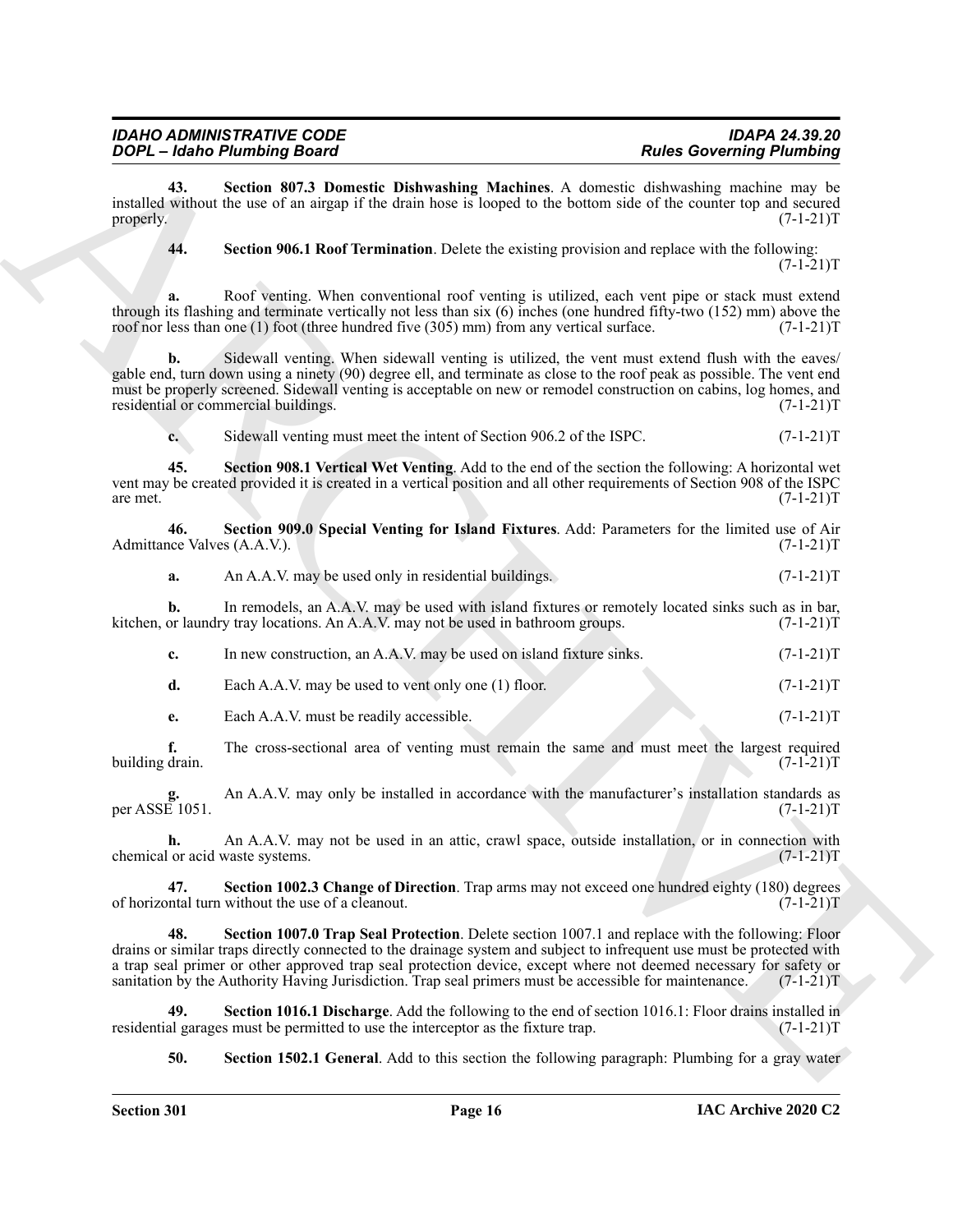**SOC – Learn Strainer, the learn of the main of the strainer of the strainer of the strainer of the strainer of the strainer of the strainer of the strainer of the strainer of the strainer of the strainer of the strainer** system from any fixture up to, but not to include the exterior irrigation system tank must be inspected by the Authority Having Jurisdiction. The Idaho Department of Environmental Quality (IDEQ) has jurisdiction to inspect and approve the installation of the exterior irrigation system tank and all piping therefrom to the point of disposal in accordance with IDAPA 58.01.03, "Individual/Subsurface Sewage Disposal Rules." Gray water system location and design criteria requirements related to irrigation and leaching is determined in accordance with the requirements as established by the IDEQ. (7-1-21)T

<span id="page-16-1"></span><span id="page-16-0"></span>**302. -- 400. (RESERVED)**

#### **SUBCHAPTER D – CIVIL PENALTIES (Rule 401)**

#### <span id="page-16-4"></span><span id="page-16-2"></span>**401. CIVIL PENALTIES.**

Except for the acts described in Subsections 401.01 and 401.07 of this rule, the acts described in this section shall subject the violator to a civil penalty of not more than two hundred dollars (\$200) for the first offense and not more than one thousand dollars  $(\text{S1},000)$  for each offense that occurs thereafter.  $(7-1-21)$ T

<span id="page-16-11"></span>**01. Plumbing Contractor**. Except as provided by Section 54-2602, Idaho Code, any person who acts, or purports to act as a plumbing contractor, as defined by Section 54-2611(a), Idaho Code, without a valid Idaho certificate of competency authorizing him to do so shall be subject to a civil penalty of not more than five hundred dollars (\$500) for the first offense and not more than one thousand dollars (\$1,000) for each offense that occurs thereafter. (7-1-21)T thereafter. (7-1-21)T

<span id="page-16-5"></span>**02. Certification or Registration**. Except as provided by Section 54-2602, Idaho Code, performing plumbing as defined in Section 54-2603, Idaho Code, without an appropriate certificate of competency or registration. (7-1-21)T

<span id="page-16-7"></span>**03. Failure to Disclose**. Failure to disclose upon request any required information on an application for a plumbing registration or certificate of competency, including complete licensure history or previous licensure as a journeyman or master plumber in another jurisdiction. (7-1-21) journeyman or master plumber in another jurisdiction.

<span id="page-16-10"></span>**04. Performance Outside Scope of Specialty Certificate**. Performance of any plumbing installation, alteration, or maintenance by a plumbing specialty contractor or specialty journeyman outside the scope of the specialty certificate of competency. (7-1-21)T

<span id="page-16-8"></span>**05. Fees, Permits, and Inspections**. Failure to obtain a required permit, pay applicable fees, properly post a plumbing permit, or request an inspection of all pipes, fittings, valves, vents, fixtures, appliances, appurtenances, and water treatment installations or repairs. (7-1-21)T

<span id="page-16-6"></span>**06.** Corrections. Failure to make corrections in the time allotted in the notice on any plumbing on as set forth in Section 54-2625, Idaho Code.  $(7-1-21)$ installation as set forth in Section 54-2625, Idaho Code.

<span id="page-16-9"></span>**07. Gross Violation**. In the case of continued, repeated or gross violation of Title 54, Chapter 26, Idaho Code, or this chapter, disciplinary action shall be initiated against certificate holders under this chapter or the matter shall be referred for prosecution. (7-1-21)T

### <span id="page-16-3"></span>**402. -- 999. (RESERVED)**